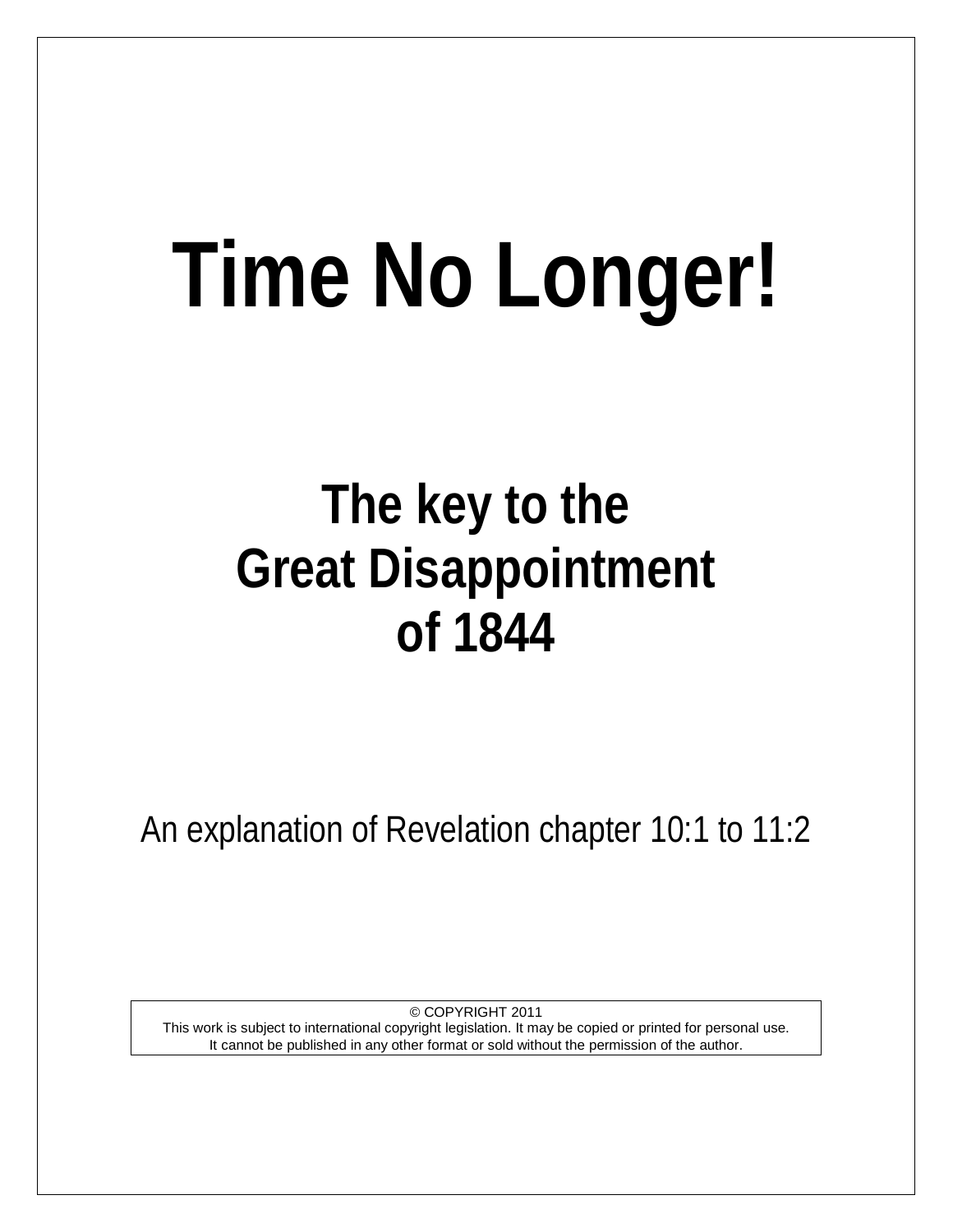# Table of contents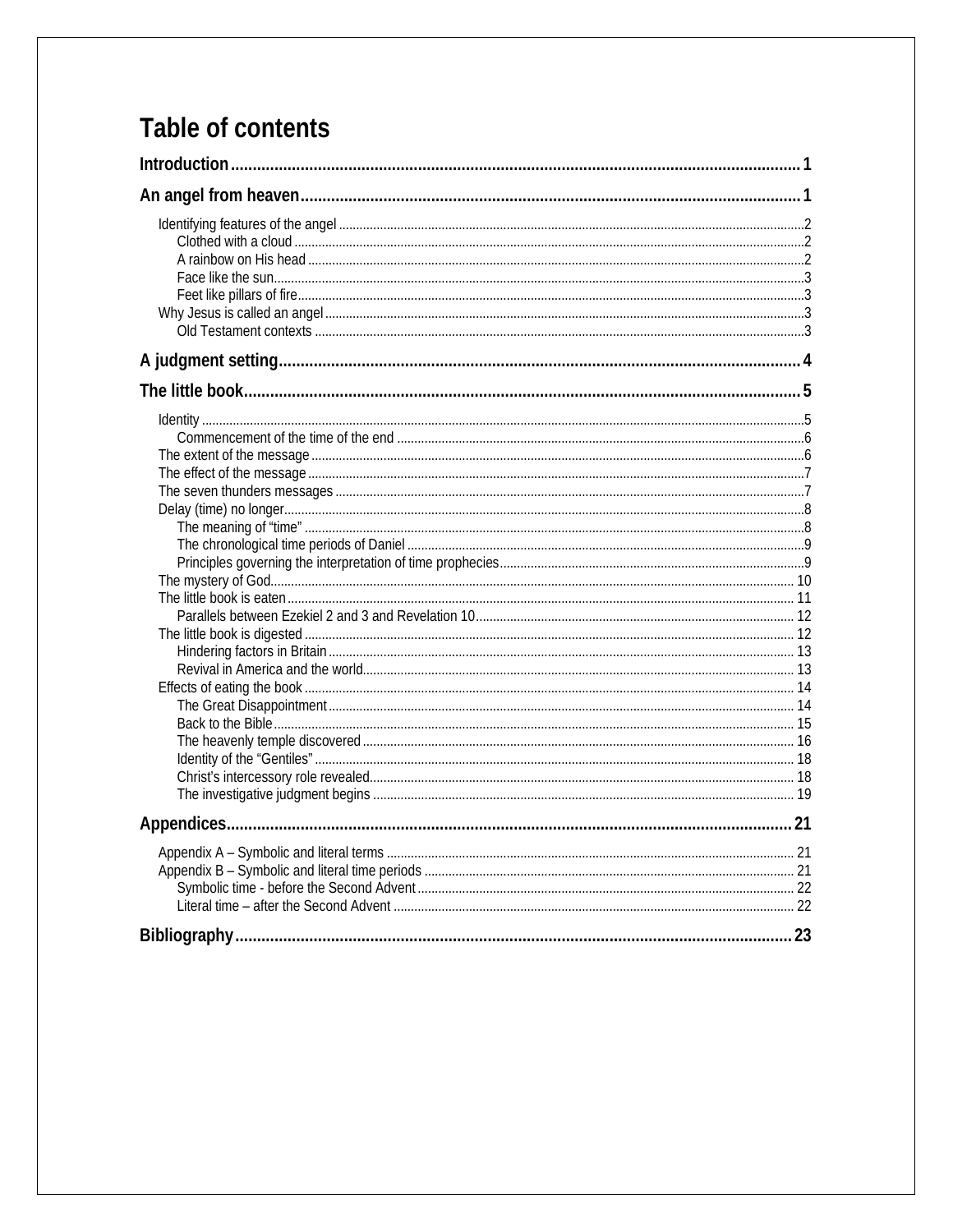# <span id="page-2-0"></span>**Introduction**

This passage is situated between the sixth and seventh trumpets of Revelation. While the seventh trumpet prophecy is introduced early in Revelation 10 the details are not given until Revelation 11:15 -19. In between is another two-fold prophecy. The first section covers *The Angel of time* who proclaims, "Delay no longer"*.* The second section relates to *The Two Witnesses* and *The Beast from the Abyss*.

Why are these two predictions interposed between the sixth and seventh trumpets? Revelation Chapter 10 reveals God's method of concluding the work of the gospel which occurs under the final trumpet. Satan's attempt to thwart God's plan is revealed in the attack by the beast upon the two witnesses. However we are also shown how God turns this situation around and uses it to fulfill His purposes. Instead of the witnesses being destroyed they are greatly exalted.<sup>[1](#page-2-2)</sup>

God's method of concluding the work of the gospel is introduced in Revelation 10.

# <span id="page-2-1"></span>**An angel from heaven**

*I saw still another mighty angel coming down from heaven, clothed with a cloud. And a rainbow was on his head, his face was like the sun, and his feet like pillars of fire. 2 He had a little book open in his hand. And he set his right foot on the sea and his left foot on the land, 3 and cried with a loud voice, as when a lion roars. When he cried out, seven thunders uttered their voices. 4 Now when the seven thunders uttered their voices, I was about to write; but I heard a voice from heaven saying to me, "Seal up the things which the seven thunders uttered, and do not write them."*

*<sup>5</sup> The angel whom I saw standing on the sea and on the land raised up his hand to heaven 6 and swore by Him who lives forever and ever, who created heaven and the things that are in it, the earth and the things that are in it, and the sea and the things that are in it, that there should be delay* (time - KJV) *no longer. Revelation 10:1-6*

*…another mighty angel…had a little book…and cried with a loud voice…*

A mighty (strong - KJV) angel was also featured in Revelation 5:2. That angel also proclaims concerning a book, but it should be noted that it is a different book from the little one now referred to in Chapter 10. $2<sup>2</sup>$  $2<sup>2</sup>$ 

*…coming down from Heaven…*

This denotes that the message is from God and is therefore of great importance. In Revelation God-inspired movements are pictured as coming from above - from heaven; whereas movements inspired by Satan are symbolized as emerging from beneath, from the abyss, the sea and the earth.

*This wisdom does not descend from above, but is earthly, sensual, demonic. For where envy and self-seeking exist, confusion and every evil thing are there. But* 

<span id="page-2-2"></span><sup>&</sup>lt;sup>1</sup> See A.P.Cooke, The Beast from the Abyss, Self Published(Sydney: 2010),

<span id="page-2-3"></span><sup>2</sup> See A.P.Cooke, *The Slain Lamb and the Sealed Book*, Self Published(Sydney: 2010),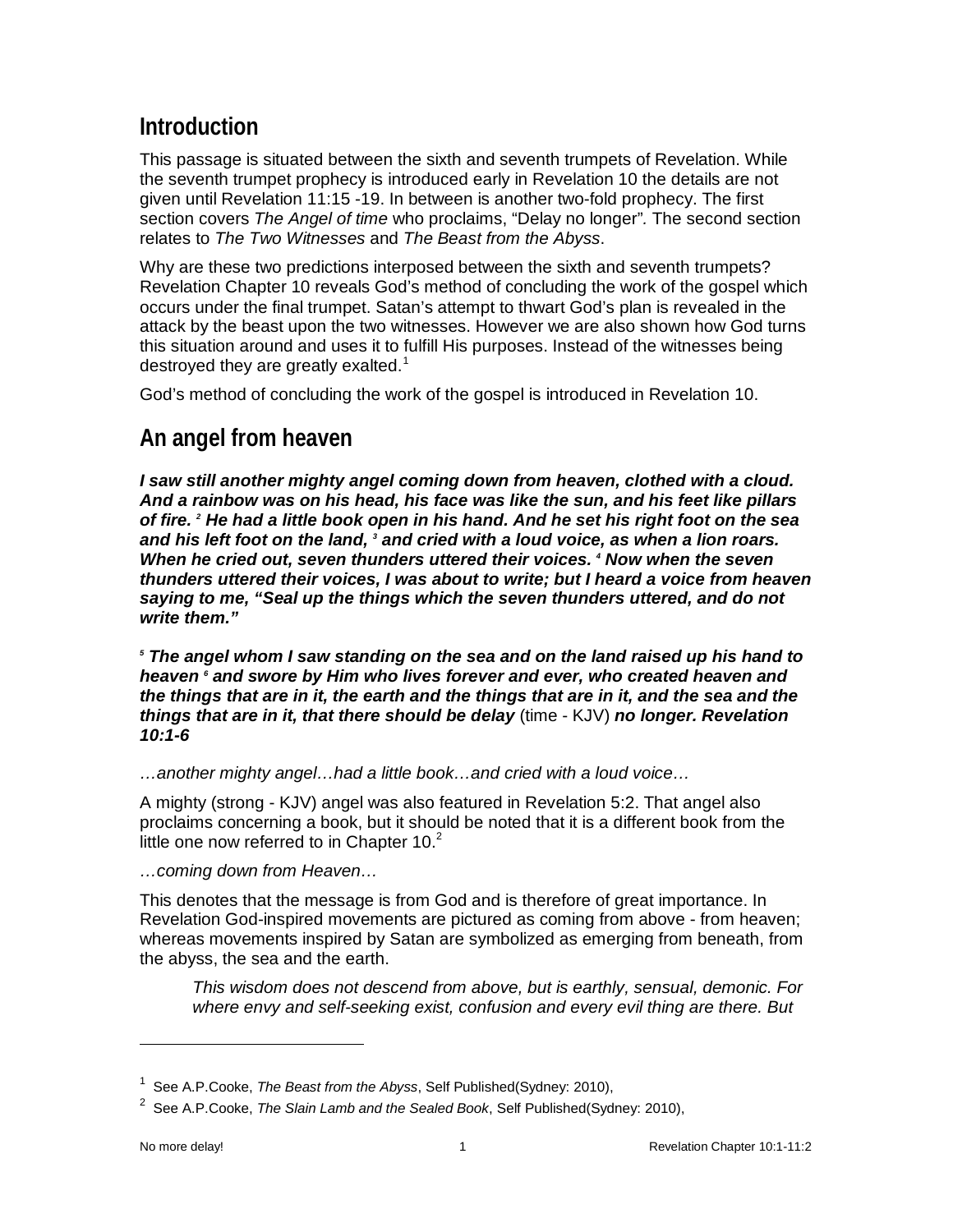*the wisdom that is from above is first pure, then peaceable, gentle, willing to yield, full of mercy and good fruits, without partiality and without hypocrisy. James 3:15 -17*

#### <span id="page-3-0"></span>**Identifying features of the angel**

#### <span id="page-3-1"></span>**Clothed with a cloud**

This mighty angel is *clothed with a cloud*. Clouds are associated with the Deity in Scripture. When the Deity descended on Mount Sinai

*…a thick cloud on the mountain; and the sound of the trumpet was very loud; so that all the people who were in the camp trembled. Exodus 19:16*

*These words the LORD spoke to all your assembly, in the mountain from the midst of the fire, the cloud, and the thick darkness, with a loud voice; and He added no more. And He wrote them on two tablets of stone and gave them to me. Deuteronomy 5:22*

*…Who makes the clouds his chariot… Psalm 104:3*

When Jesus was transfigured on the mountain

*While he was saying this, a cloud came and overshadowed them; and they were fearful as they entered the cloud. And a voice came out of the cloud, saying, "This is My beloved Son. Hear Him!" Luke 9:34-35*

At Jesus' ascension

*…he was taken up; and a cloud received him out of their sight. Acts 1:9*

At the Second Advent

*He comes with clouds; and every eye shall see him. Revelation 1:7* 

*I looked, and behold a white cloud, and upon the cloud one sat like the Son of man Revelation 14:14*

Because clouds are associated with the Deity, this angel could be a member of the Godhead.

#### <span id="page-3-2"></span>**A rainbow on His head**

*…A rainbow was on his head…*

This reminds us of the rainbow of Revelation Chapter 4:3 - the brilliant backdrop to the throne of God and the symbol of the covenant of God's mercy amid his judgments and justice. This is the emblem of our covenant-keeping God, the one who keeps His word, the God who can be trusted. Around the angel's head is a rainbow, a genuine halo. This indicates that He must be God the Son. The author of Patriarchs and Prophets agrees.

*When man by his great wickedness invites the divine judgments, the Saviour, interceding with the Father in his behalf, points to the bow in the clouds, to the*  rainbow around the throne and above His own head, as a token of the mercy of *God toward the repentant sinner.*[3](#page-3-3)

<span id="page-3-3"></span><sup>3</sup> Ellen G. White, *Patriarchs and Prophets* (Boise, ID: Pacific Press Publishing Assn., 1958), 106-107.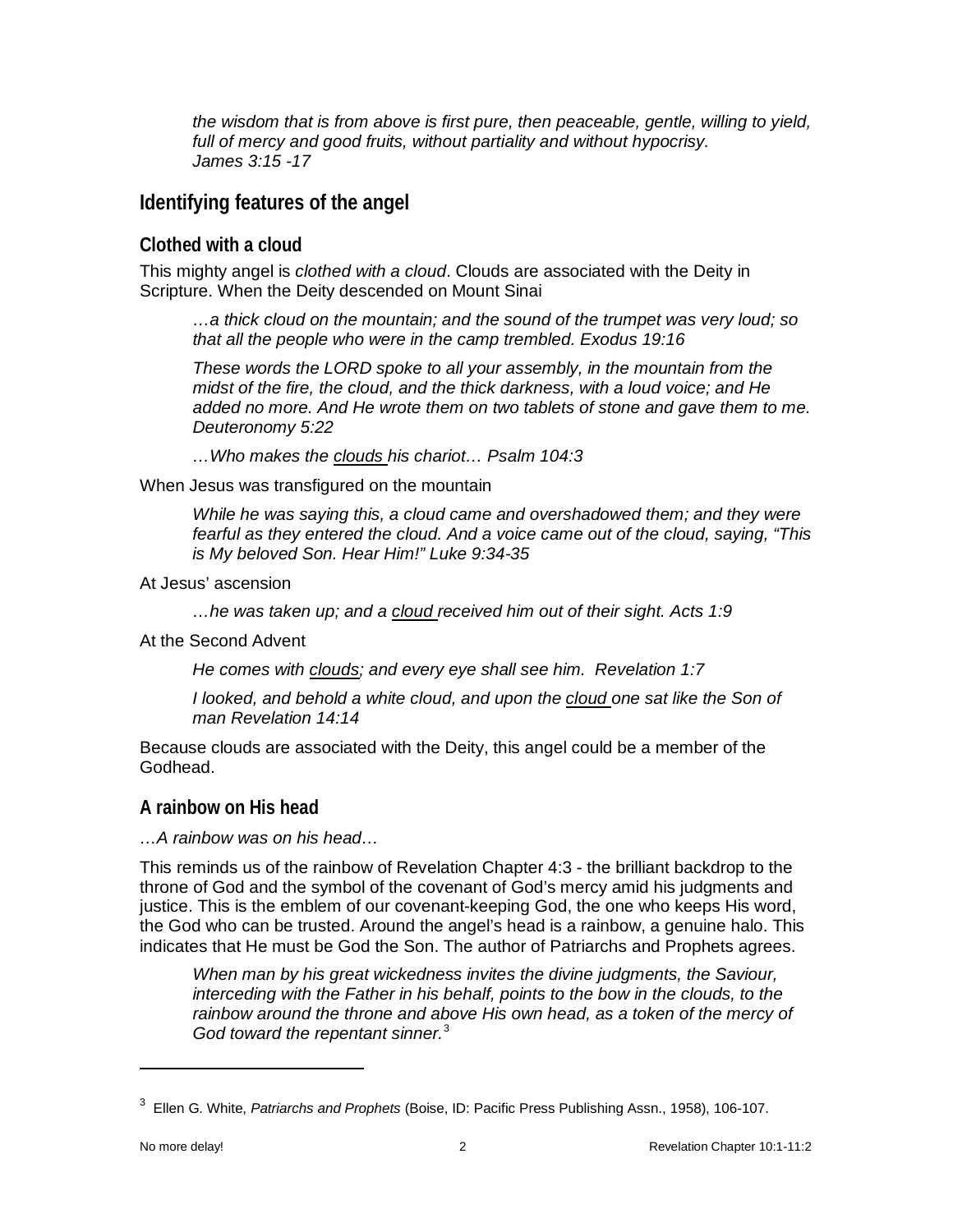<span id="page-4-0"></span>**Face like the sun**

*…his face was like the sun…*

This is a repeted description of Jesus in Revelation 1:16 …a*nd His countenance was like the sun*…. The expression denotes His deity. [4](#page-4-4) Just as Moses, after being with God on Mount Sinai was compelled to veil his face because of its radiance, so it is with the Lord Jesus, the glorified God-man.

<span id="page-4-1"></span>**Feet like pillars of fire**

*…his feet like pillars of fire.*

This echoes Revelation 1:15 which reads

*His feet like fine brass as if they burned in a furnace.*

It refers to Christ's power to judge and punish evil and to tread down in destruction all who rebel against God.<sup>[5](#page-4-5)</sup>

#### <span id="page-4-2"></span>**Why Jesus is called an angel**

If this angel is Jesus Christ in his glorified state, then Revelation Chapter 10 must contain a very important message. But why is Jesus called an angel here when in reality he is forever a man?

*For there is one God and one mediator between God and men, the man Christ Jesus. 1 Timothy 2:5*

#### <span id="page-4-3"></span>**Old Testament contexts**

In the Old Testament the Son of God was referred to as an angel. He was called Michael the Archangel. Michael means *Who is like God?* or in the Hebrew *Who can compare with God?* The word archangel means *the chief angel*. This is still one of Christ's titles.

The term angel, or messenger, is also applied to Jesus Christ in the Old Testament in the context of the covenant - as the judge and protector of his people.

*Behold, I send an Angel before you to keep you in the way and to bring you into the place which I have prepared. <sup>21</sup> Beware of Him and obey His voice; do not provoke Him, for He will not pardon your transgressions; for My name is in Him.<sup>22</sup> But if you indeed obey His voice and do all that I speak, then I will be an enemy to your enemies and an adversary to your adversaries. <sup>23</sup> For My Angel will go before you and bring you in to the Amorites and the Hittites and the Perizzites and the Canaanites and the Hivites and the Jebusites; and I will cut them off. Exodus 23:20-23*

<span id="page-4-4"></span><sup>4</sup> See 1 Timothy 6:16 where Christ is referred to as *dwelling in unapproachable light*

<span id="page-4-5"></span><sup>5</sup> A.P. Cooke, *Jesus Christ, the Alpha and the Omega*, 2nd ed. (Sydney: Self-published, 2010), See comment on Revelation 1:15.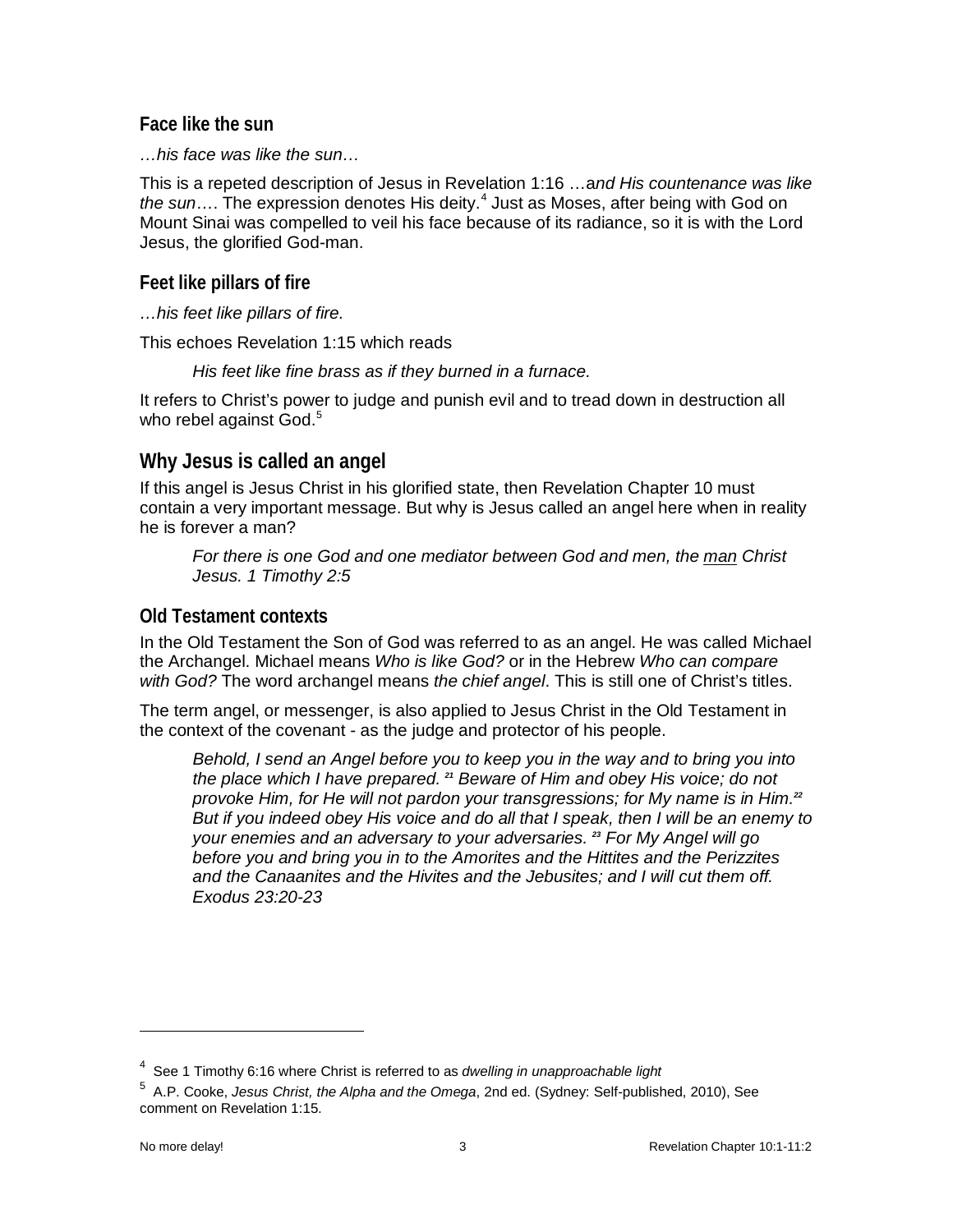The prophet Malachi also refers to Christ as an angel.

*"Behold, I send My messenger, and he will prepare the way before Me. And the*  Lord, whom you seek, will suddenly come to His temple, even the Messenger of *the covenant, in whom you delight. Behold, He is coming," says the LORD of hosts. "But who can endure the day of His coming? And who can stand when He appears? For He is like a refiner's fire and like launderers' soap." Malachi 3:1-2* 

This is a prediction of Christ's first advent. It also applies to Christ's coming to the Most Holy Place in the heavenly temple for judgment. As we read

*He will sit as a refiner and a purifier of silver; He will purify the sons of Levi, and purge them as gold and silver, that they may offer to the LORD an offering in righteousness. "Then the offering of Judah and Jerusalem will be pleasant to the LORD, as in the days of old, as in former years. And I will come near you for judgment; I will be a swift witness against sorcerers, against adulterers, against perjurers, against those who exploit wage earners and widows and orphans, and against those who turn away an alien—because they do not fear Me," says the LORD of hosts. "For I am the LORD, I do not change; therefore you are not consumed, O sons of Jacob." Malachi 3:3-6* 

Christ is presented here as the angel of the covenant in a depiction of the pre-advent judgment scene. In light of these Old Testament portrayals, we can see that the events of Revelation 10 occur in the same setting.

# <span id="page-5-0"></span>**A judgment setting**

*… clothed with a cloud…*

The cloud is also an emblem of God coming in judgment. [6](#page-5-1) In Daniel 7:9-10, 13 where the pre-advent judgment is described, Jesus is pictured as being conveyed by the clouds into the presence of the Most High. Clouds are also associated with Christ's coming in judgment at the Second Advent.

*Behold, He is coming with clouds, and every eye will see Him, even they who pierced Him. And all the tribes of the earth will mourn because of Him. Even so, Amen. Revelation 1:7*

*…a rainbow on his head…*

The rainbow is also associated with judgment. At the time of Noah's flood,

*It represented the union of his* (God's) *mercy and justice.[7](#page-5-2)* 

*It is the mingling of judgment and mercy that makes salvation so full and complete.*[8](#page-5-3)

<span id="page-5-1"></span><sup>&</sup>lt;sup>6</sup> Robert Jamieson et al., *Commentary Critical and Explanatory on the Whole Bible* (Grand Rapids: Eerdmans Publishing, 1871), 10:1.

<sup>&</sup>lt;sup>7</sup> Ellen G. White, *Education* (Mountain View CA: Pacific Press Publishing Assocn, 1903), 155.

<span id="page-5-3"></span><span id="page-5-2"></span><sup>8</sup> Ellen G. White, *Testimonies to Ministers and Gospel Workers*, 3rd ed. (Boise, ID.: Pacific Press Publishing Assn., 1962), 1:44-45.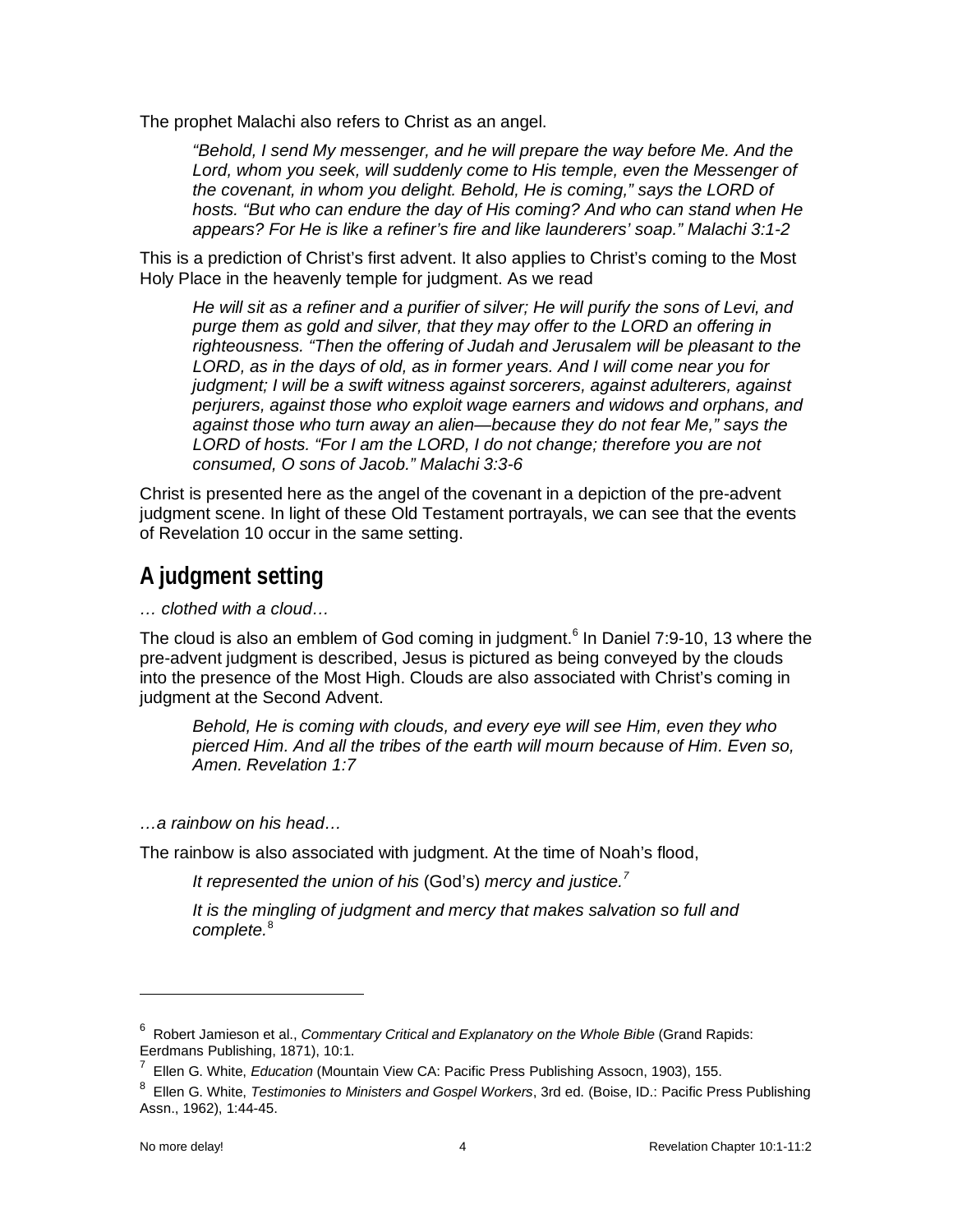*…his face was like the sun…*

The Angel's deity is depicted here, the all-knowing, all-seeing One, before whom *all things are naked and open to the eyes of Him with whom we have to do* (Hebrews 4:13). There is an allusion to judgment.

*…His feet as pillars of fire…*again, referring to Christ's power to judge and to punish evil.

# <span id="page-6-0"></span>**The little book**

#### <span id="page-6-1"></span>**Identity**

The angel has in his hand a little book, open; and the identity of the book indicates judgment, for it is none other than the book of Daniel, and Daniel means *God is judge.*

How do we know that the *little book* is the book of Daniel?

Firstly, the book of Daniel is short, comprising just 12 chapters.

Secondly, the book is declared open, implying that it was previously closed or sealed.

#### *Then the voice which I heard from heaven spoke to me again and said, "Go, take the little book which is open in the hand of the angel who stands on the sea and on the earth." Revelation 10:8*

The emphasis is on the word *open*. Normally one would say, "Go and take the little book which is in the hand of the angel." But instead, it says, *the little book which is open in the hand of the angel.* One would normally say, "In his hand he had a little book", or, "He was reading from a little book", but instead it reads *the little book which is open in the hand of the angel*.

Has there been any book in Scripture that was closed, or sealed up, and later opened? Only one book in all of Scripture is described as being sealed and that is the little book of Daniel the prophet.

*But you, Daniel, shut up the words, and seal the book until the time of the end; many shall run to and fro, and knowledge shall increase. Daniel 12:4*

*Go your way Daniel: for the words are closed up and sealed till the time of the end. Daniel 12:9*

Thirdly, remember the angel raised his hand to heaven and swore an oath that there would be *delay* (time) *no longer.* This is derived from Daniel 12.

*Then I heard the man clothed in linen, who was above the waters of the river, when he held up his right hand and his left hand to heaven, and swore by Him who lives forever, that it shall be for a time, times, and half a time; and when the power of the holy people has been completely shattered, all these things shall be finished. Daniel 12:7*

In Daniel 12:8 it indicates that Daniel did not understand the meaning of the angel's oath. In verse 9, however, Daniel was assured that it would be understood at the time of the end, that is, after 1798. Revelation 10 shows that the opening of the little book is the fulfillment of the promise of Daniel 12:9.

Fourthly, the angel of Revelation 10 is the same being that swore the oath in Daniel 12:7. He is described in detail in Daniel 10:5-6. In Revelation 1:13-17 we can see that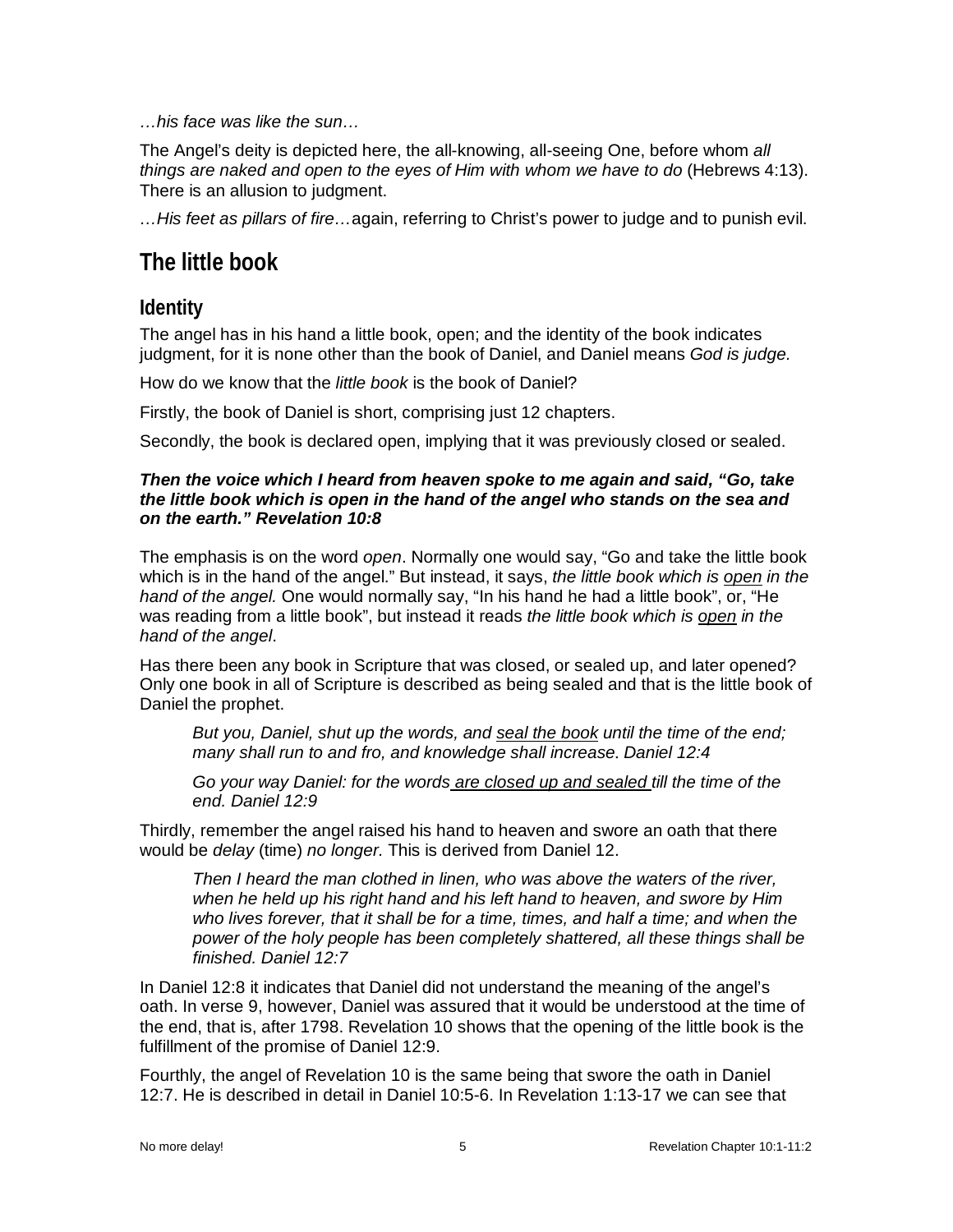this same being is none other than the Lord Jesus Christ. This indicates that Daniel 12 and Revelation 10 are very closely connected.

Finally, the little book of Revelation 10 is concerned with time. *Delay* (or time) *shall be no longer*. The only other book that specializes in time is the book of Daniel. It is unique for the remarkable time periods it contains.

These evidences confirm that the *little book* is indeed the book of Daniel, which was sealed until *the time of the end* (1798 onwards).

#### <span id="page-7-0"></span>**Commencement of the time of the end**

Some commentators claim that the *time of the end* commenced not in 1798, but in 1844 at the close of the 2300 year prophecy. However this conclusion is not supported by Scripture. In the book of Daniel, the expression, *the time of the end* is mentioned five times.

- 1. *At the time of the end* shall be the vision. Daniel 8:17
- 2. And some of those of understanding shall fall, to refine them, purify them, and make them white, until *the time of the end*; because it is still for the appointed time. Daniel 11:35
- 3. At *the time of the end* the king of the South shall attack him; and the king of the North shall come against him like a whirlwind, with chariots, horsemen, and with many ships; and he shall enter the countries, overwhelm them, and pass through. Daniel 11:40
- 4. Shut up the words, and seal the book, to *the time of the end*. Daniel 12:4
- 5. The words are closed up and sealed till *the time of the end*. Daniel 12:9

Of these five statements only one helps us to determine when the time of the end commenced.

*And some of those of understanding shall fall, to refine them, purify them, and make them white, until the time of the end, because it is still for the appointed time. Daniel 11:35.*

This verse is speaking of the great 1260 year tribulation of the Dark Ages and it says that the tribulation would continue until *the time of the end*. So we can know that because the tribulation ended in 1798 AD this was also the beginning date for the time of the end. The author of *The Great Controversy* agrees.

*That part of the prophecy which related to the last days, Daniel was bidden to close up and seal "to the time of the end".…Since 1798 the book of Daniel has been unsealed, knowledge of the prophecies has increased, and many have proclaimed the solemn message of the Judgment.[9](#page-7-2)*

#### <span id="page-7-1"></span>**The extent of the message**

*…He set his right foot on the sea, and his left foot on the land*

This symbolises the fact that Christ is sovereign of the sea and the Lord of the land and that His message is worldwide, sounding over land and sea.

<span id="page-7-2"></span><sup>&</sup>lt;sup>9</sup> Ellen G. White, *The Great Controversy* (Mountain View, CA.: Pacific Press Publishing Assn., 1898), 356.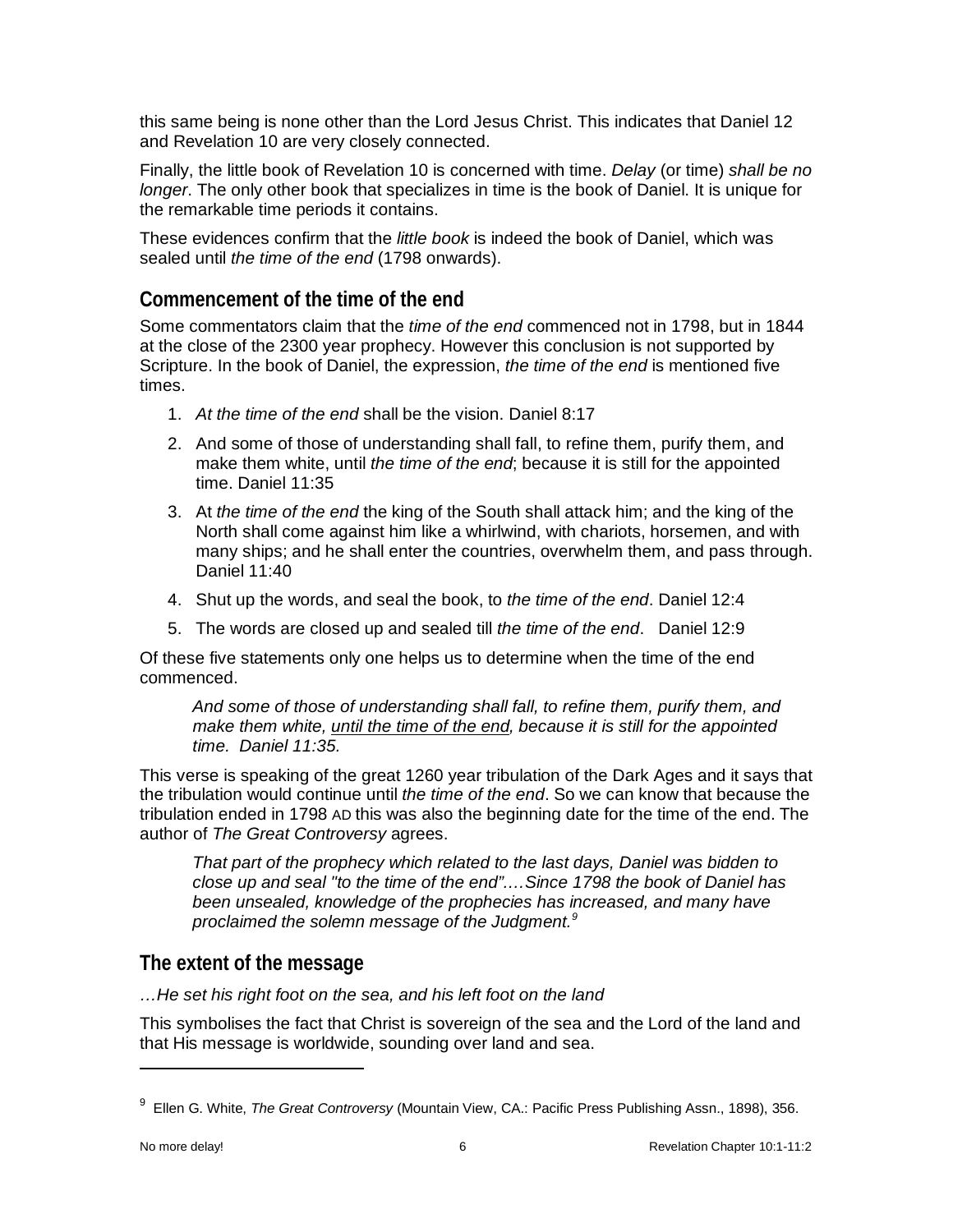#### <span id="page-8-0"></span>**The effect of the message**

*…and cried with a loud voice, as when a lion roars…*

This depicts the tremendous power and effect of the message as it is proclaimed. The lion's roar creates fear, and as this message was proclaimed it created great fear in the minds of many. The lion imagery may also allude to Jesus, *the lion of the tribe of Judah*, when he judges and destroys those who reject him.

#### <span id="page-8-1"></span>**The seven thunders messages**

*…And when he cried out, seven thunders uttered their voices. Now when the seven thunders uttered their voices, I was about to write; but I heard a voice from heaven saying to me, "Seal up the things which the seven thunders uttered, and do not write them."*

These are not seven peals of thunder, but seven distinct voices or messages. At times in the past, when God spoke, it sounded like thunder.

*God thunders marvelously with his voice. Job 37:5*

*The God of glory thunders Psalms 29:3*

But only those who have ears to hear discern that it is the voice of God. The New Testament records this phenomenon occurring on one occasion when Jesus prayed.

*Father, glorify Your name. Then a voice came from heaven, saying, "I have both glorified it and will glorify it again." Therefore the people who stood by and heard it said that it had thundered. Others said, "An angel has spoken to Him." Jesus answered and said, "This voice did not come because of Me, but for your sake." John 12:28-30.*

John understood the messages of the seven thunders but God commanded him not to reveal them. Sometimes God deliberately withholds truth and here He reveals that this is His intention. During Jesus' ministry on earth, in answer to queries from his disciples, He said He had many things to tell them but …y*ou cannot bear them now…* (John 16:12) and this must have been the reason for withholding the message of seven thunders. Notice this comment from the SDA commentary:

*The special light given to John, which was expressed in the seven thunders, was a delineation of events which would transpire under the first and second angels' messages. It was not best for the people to know these things, for their faith must necessarily be tested. In the order of God most wonderful and advanced truths would be proclaimed. The first and second angels' messages were to be proclaimed, but no further light was to be revealed before these messages had done their specific work. This is represented by the angel…proclaiming…that time should be no longer.*[10](#page-8-2)

<span id="page-8-2"></span><sup>10</sup> F.D.Nichol, ed. *The Seventh-Day Adventist Bible Commentary*, ed. F.D.Nichol (Washington DC: Review and Herald Publishing Assn., 1957), 7:971.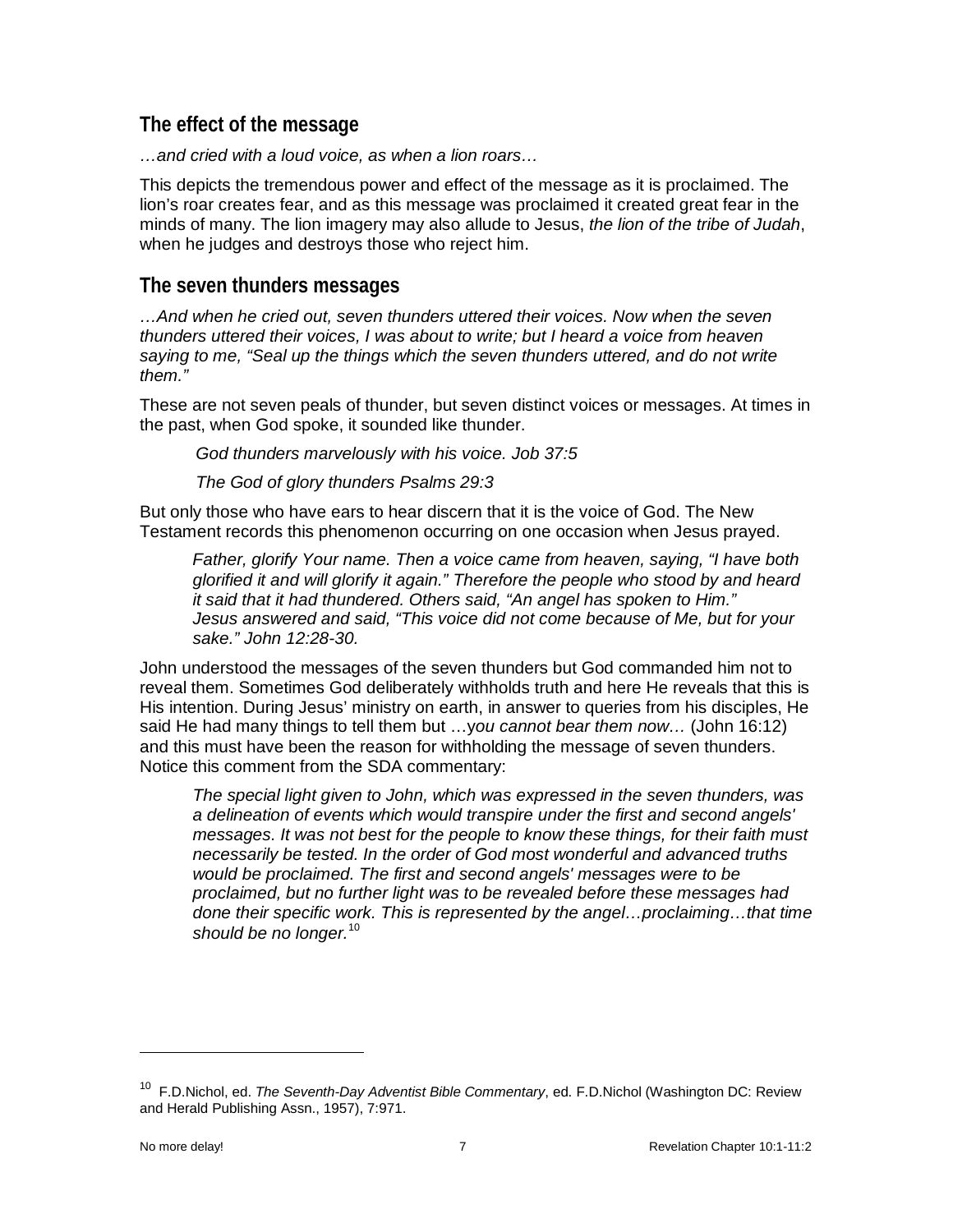#### <span id="page-9-0"></span>**Delay (time) no longer**

*The angel whom I saw standing on the sea and on the land raised up his hand to heaven <sup>6</sup> and swore by Him who lives forever and ever, who created heaven and the things that are in it, the earth and the things that are in it, and the sea and the things that are in it, that there should be delay* (or time) *no longer, Revelation 10:5-6*

Jesus Christ here swears an oath on the authority of the Creator. This reveals the importance of the truth found in Revelation Chapter 10.

#### <span id="page-9-1"></span>**The meaning of "time"**

The *time* that Christ is referring to here is neither literal time, nor the beginning of eternity, nor is it referring to probationary time (the close of the day of salvation). It is symbolic - or prophetic - time in which a day represents a year

This claim is made on the following grounds:

- 1. At the close of the proclamation of this message the instruction is given: *You must prophesy* (or preach) *again* (verse 11). This shows that the time referred to cannot be literal time – the end of the world.
- 2. Referring to the days of the seventh trumpet, Verse 7 says that *The mystery of God would be finished.* The mystery of God represents the gospel and the finishing of it means the close of probationary time. So the time cannot be probationary time.
- 3. Symbolic prophecy extends to the Second Advent of Christ. Since symbolic prophecy deals in symbolic time (a day for a year) this principle must also be applied for prophecies up to the Second Advent. It is an important principle of biblical interpretation.

This principle explains why the one thousand years of Revelation Chapter 20 are accepted as literal years – the chapter is describing events after the Second Advent. It follows that in this same chapter the *abyss*, or bottomless pit must also be interpreted literally. This earth will become a literal worldwide place of death, a literal prison house of Satan (see Appendix A).

On the contrary, all time periods that are brought to view within symbolic prophecy, prior to the Second Advent of Christ, will be symbolic.

Therefore to determine what manner of time is represented by the words *delay* (time) *no longer* in Revelation 10:6, we must examine the book of Daniel, from which Christ is quoting.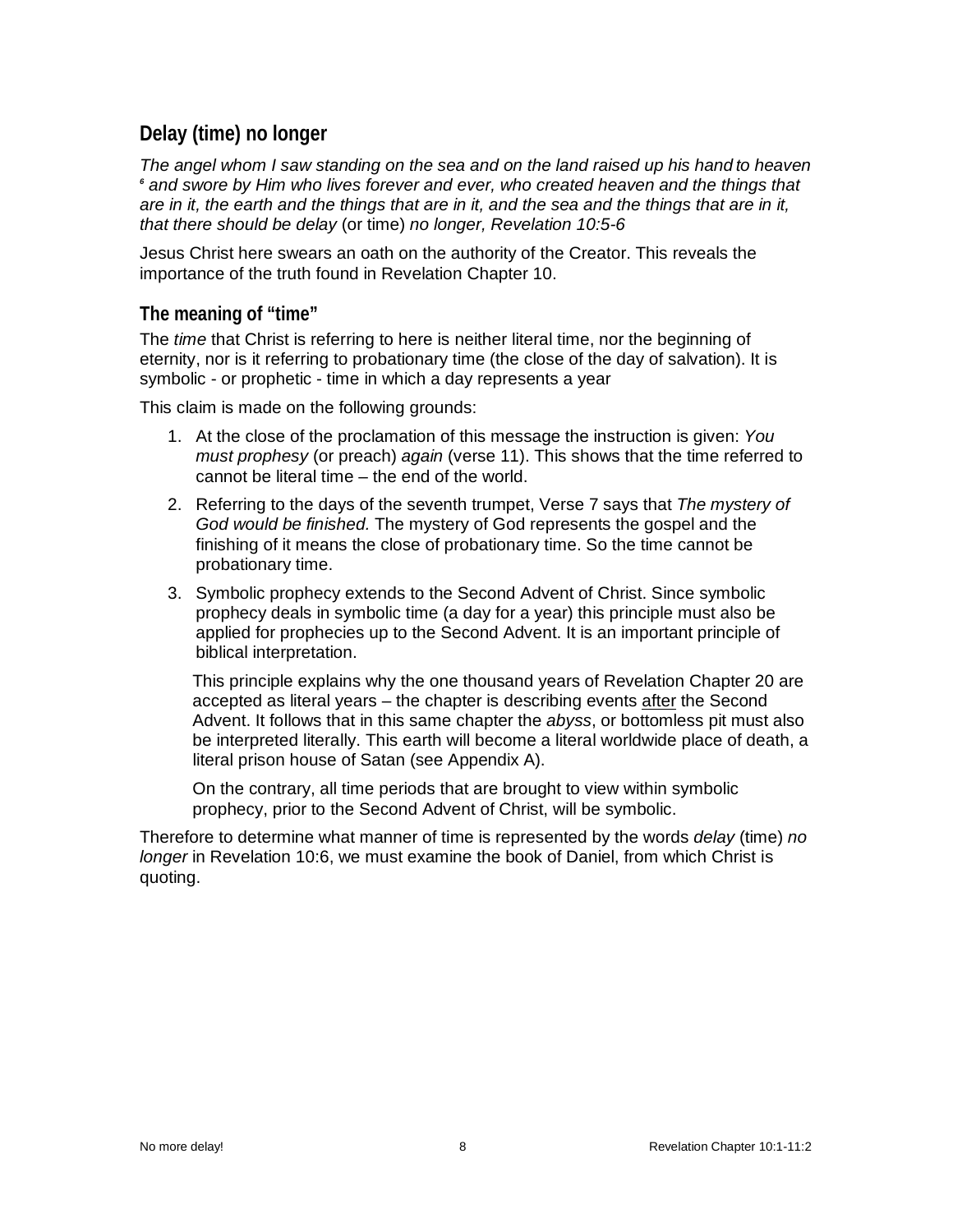#### <span id="page-10-0"></span>**The chronological time periods of Daniel**

In the book of Daniel there are four great prophetic time periods. These are all chronological time periods as follows.

- 1. **The 3½ prophetic years of Daniel 7:25 and 12:7**. This period is mentioned seven times in Daniel and Revelation and always refers to the same time period. It is an important clue in prophetic interpretation and it calculates to 1260 years (538 AD to 1798 AD).
- 2. **The 1290 prophetic days of Daniel 12:11** in which the *daily* would be taken away and the abomination of desolation set up = 1290 years (508 AD - 1798 AD).
- 3. **The 1335 prophetic days of Daniel 12:12** at the end of which Daniel and the saints stand in their lot for judgment,  $\text{etc} = 1335$  years (508 AD - 1844 AD).
- 4. **The 2300 prophetic days of Daniel 8:14** at the close of which the *cleansing of the sanctuary,* or judgment, would commence = 2300 years (457 BC - 1844 AD). This is the longest time period in the book of Daniel.

All of these time periods are what we call chronological time periods. Thus, when the angel said in Revelation Chapter 10 that *there should be delay* (time) *no longer*, he was referring to the end of the chronological time periods of the Book of Daniel. It is important to remember that the portion of Daniel which was closed up, or sealed, was that which included these chronological time periods.

Daniel 8:14-15 describes how Daniel sought for the meaning of the vision concerning this time period. According to Daniel 8:17 and19 it would apply in *the time of the end*, that is, after 1798. So the expression *delay no longer* applies to all the time periods of the book of Daniel. It means the cessation of all chronological time - all time periods - the cessation of all date setting in Bible prophecy. 1844 is the last date in Bible prophecy. As one commentator declared

*This message announces the end of the prophetic periods.*[11](#page-10-2)

*This time which the angel declares with a solemn oath, is not the end of this world's history, neither of probationary time, but of prophetic time, which should precede the advent of our Lord. That is, the people will not have another message upon definite time. After this period of time, reaching … to 1844, there can be no definite tracing of the prophetic time. The longest reckoning reaches to the autumn of 1844.*[12](#page-10-3)

#### <span id="page-10-1"></span>**Principles governing the interpretation of time prophecies**

In symbolic prophecy, *time* must be calculated as symbolic time and in literal prophecy, *time* should be counted as literal time.

Symbolic prophecy extends until the Second Advent. After the Second Advent, symbols cease. Therefore symbolic time (day for a year) likewise ceases at the Second Advent (see Appendix 2).

<span id="page-10-2"></span><sup>11</sup> Ellen G. White, *Selected Messages* (Washington DC: Review and Herald Publishing Assoc, 1958), 2:108.

<span id="page-10-3"></span><sup>&</sup>lt;sup>12</sup> E.G. White, Manuscript 59, 1900 in F.D. Nichol, ed., 971.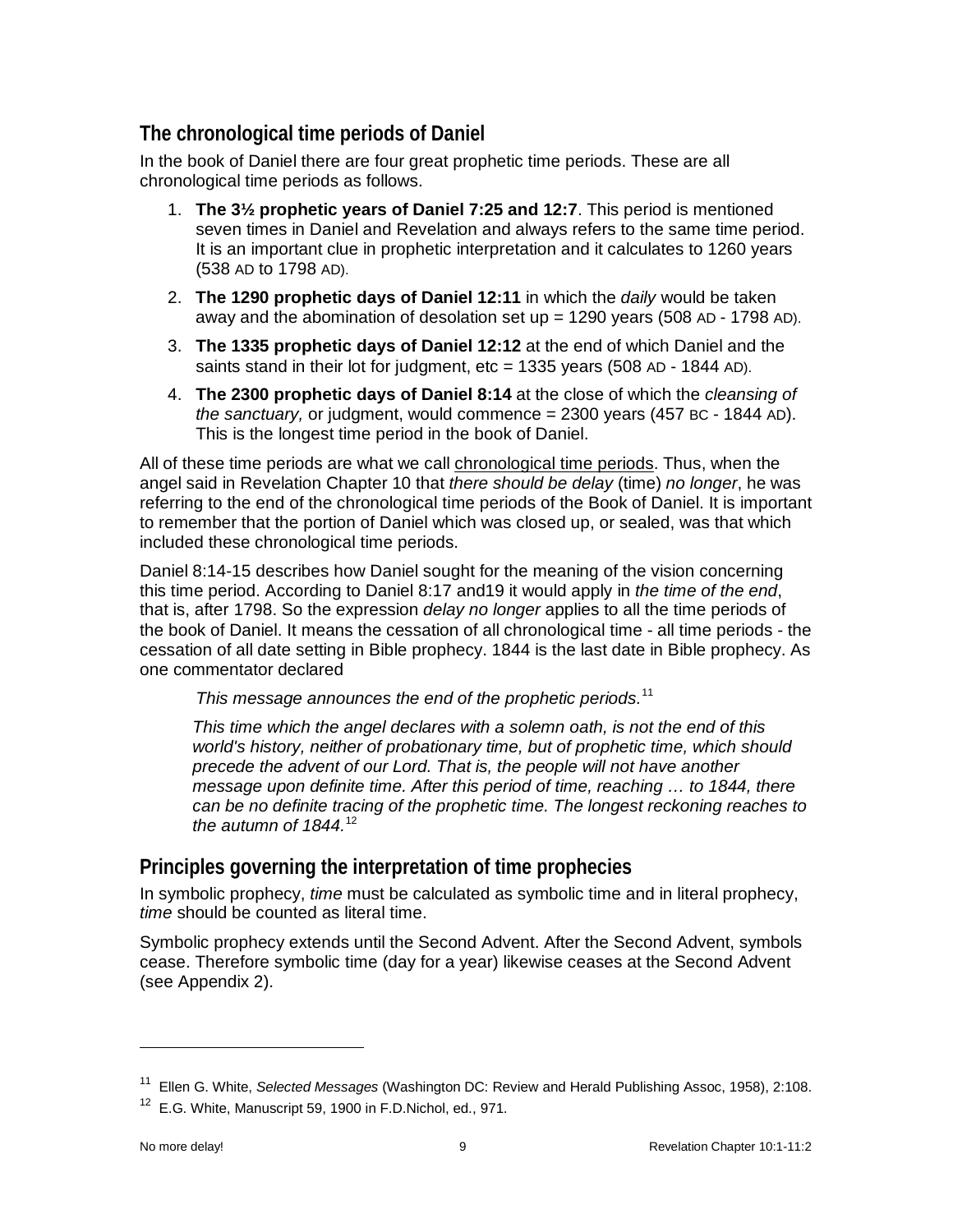As far as Bible prophecy is concerned there will be no dates set after 1844. However this does not mean that the year-day principle in prophecy ceased in 1844. It only means that there are no more time prophecies requiring an end date. Such passages as *the half-hour* silence in heaven of Revelation 8:1 and the *one day* for the seven last plagues in Revelation 18:8 can still apply the year-day principle.

#### <span id="page-11-0"></span>**The mystery of God**

#### *But in the days of the sounding of the seventh angel, when he is about to sound, the mystery of God would be finished, as He declared to His servants the prophets. Revelation 10:7*

There are two mysteries in Scripture: the mystery of iniquity and the mystery of godliness, or the mystery of God. This verse speaks of the finishing of *the mystery of God*. This is the simultaneous conclusion of the proclamation of the gospel and Christ's priestly ministry in the temple above, and signifies the close of probation.

In Scripture a mystery is something that is only understood by those who have a right to know. Jesus said,

*It is given to you to know the mysteries of the kingdom of heaven but to them it is not given. Matthew 13:11*

This infers that the plan of redemption is a mystery to the unbeliever.

There are seven aspects of God's truth which are classed as mysteries. These are:

- 1. The hidden wisdom of God which is revealed to the believer (I Corinthians 2:5, 8)
- 2. The incarnation *God manifested in the flesh* (I Timothy 3:16)
- 3. That the Gentiles should be included in the plan of salvation (Ephesians 3:3-4, 9)
- 4. Christ in you the hope of glory (Colossians 2:25-27)
- 5. The union of Jesus Christ and his bride, the church (Ephesians 5: 31-32)
- 6. The resurrection of the saints (I Corinthians 15:51-52)
- 7. The seven stars and the seven candlesticks of Revelation (Revelation 1:20).

Scripture also speaks of the following, all of which have a similar focus:

The mystery of God's will (Ephesians 1:9)

The mystery of God (I Corinthians 4:1)

The mystery of Christ (Colossians 4:3)

The mystery of the gospel (Ephesians 6:19)

The mystery of the faith (I Corinthians 3:9).

On the other side of the great controversy there are:

The mystery of iniquity (2 Thessalonians 2:7)

The mystery of the woman and the beast that carries her (Revelation 17:7).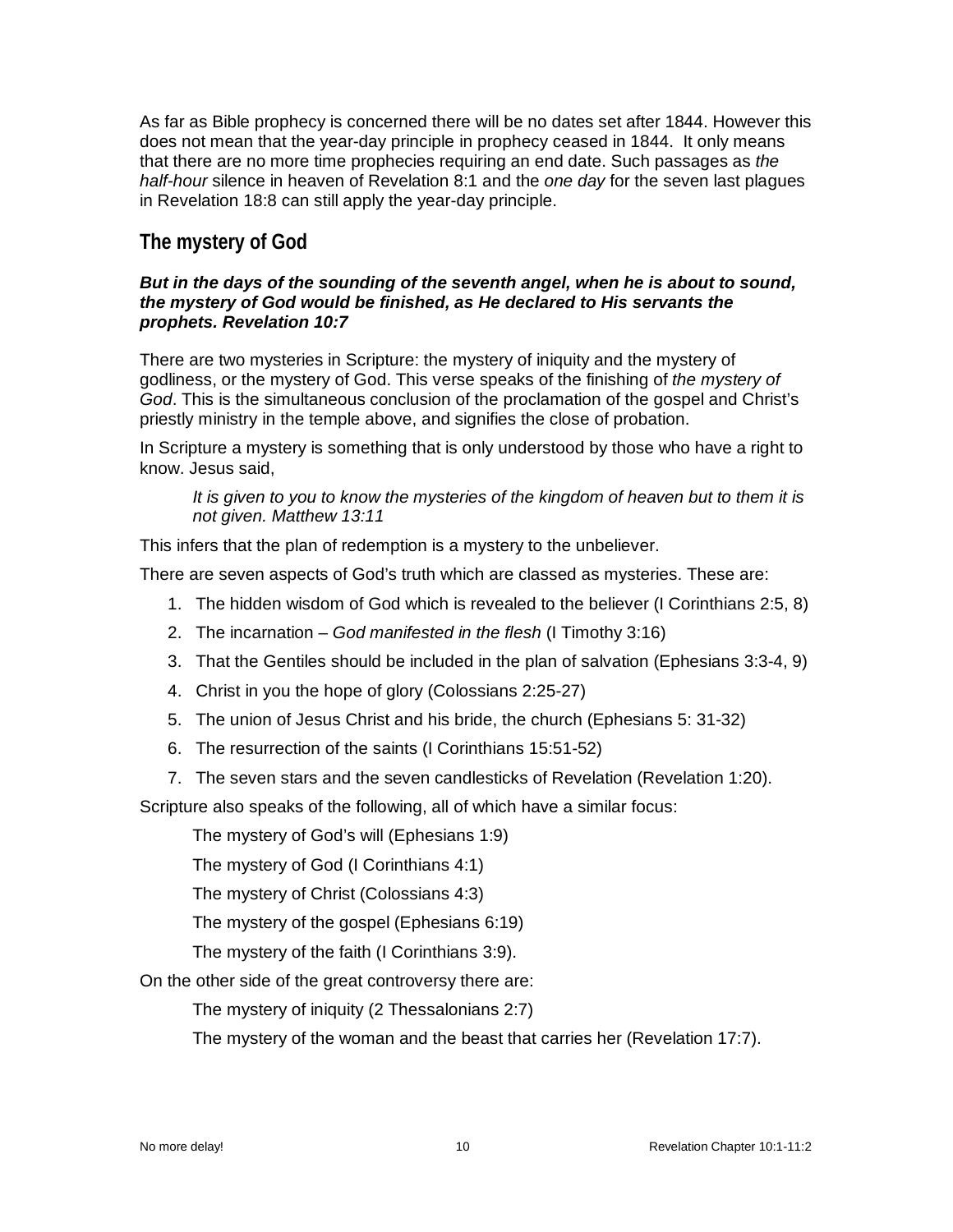Thus, when the Bible speaks of the *mystery of God* being finished, it really refers to the end of the proclamation of the gospel of Christ. Today we live in the period of the last days, of the close of the day of salvation. Soon all hope of the kingdom will be gone for the unsaved. Soon God will declare, "It is finished! It is done!" Soon the decree will sound:

*He who is unjust, let him be unjust still; he who is filthy, let him be filthy still; he who is righteous, let him be righteous still; he who is holy, let him be holy still. Revelation 22:11.*

#### <span id="page-12-0"></span>**The little book is eaten**

*Then the voice which I heard from heaven spoke to me again and said, "Go, take the little book which is open in the hand of the angel who stands on the sea and on the earth." 9 And I went to the angel and said to him, "Give me the little book." And he said to me, "Take and eat it; and it will make your stomach bitter, but it will be as sweet as honey in your mouth." Revelation 10:8-9.*

The instruction to *eat* the little book means to mentally digest it. This expression is drawn from Ezekiel in the Old Testament.

*But you, son of man, hear what I say to you. "Do not be rebellious like that rebellious house; open your mouth and eat what I give you." <sup>9</sup> Now when I looked, there was a hand stretched out to me; and behold, a scroll of a book was in it. <sup>10</sup>Then He spread it before me; and there was writing on the inside and on the outside, and written on it were lamentations and mourning and woe. Ezekiel 2:8-10* 

*Moreover He said to me, "Son of man, eat what you find; eat this scroll, and go, speak to the house of Israel." <sup>2</sup> So I opened my mouth, and He caused me to eat that scroll. <sup>3</sup> And He said to me, "Son of man, feed your belly, and fill your stomach with this scroll that I give you." So I ate, and it was in my mouth like honey in sweetness. Ezekiel 3:1-3*

This tells us that God's word is sweet to the soul. The same truth is expressed by Jeremiah:

*How sweet are Your words to my taste, sweeter than honey to my mouth! Psalm 119:103.*

*Your words were found, and I ate them, and Your word was to me the joy and rejoicing of my heart; for I am called by Your name, O LORD God of hosts. Jeremiah 15:16*

There are parallels between the experiences of the prophet Ezekiel eating the scroll and the prophet John eating the little book. These are shown in the following table.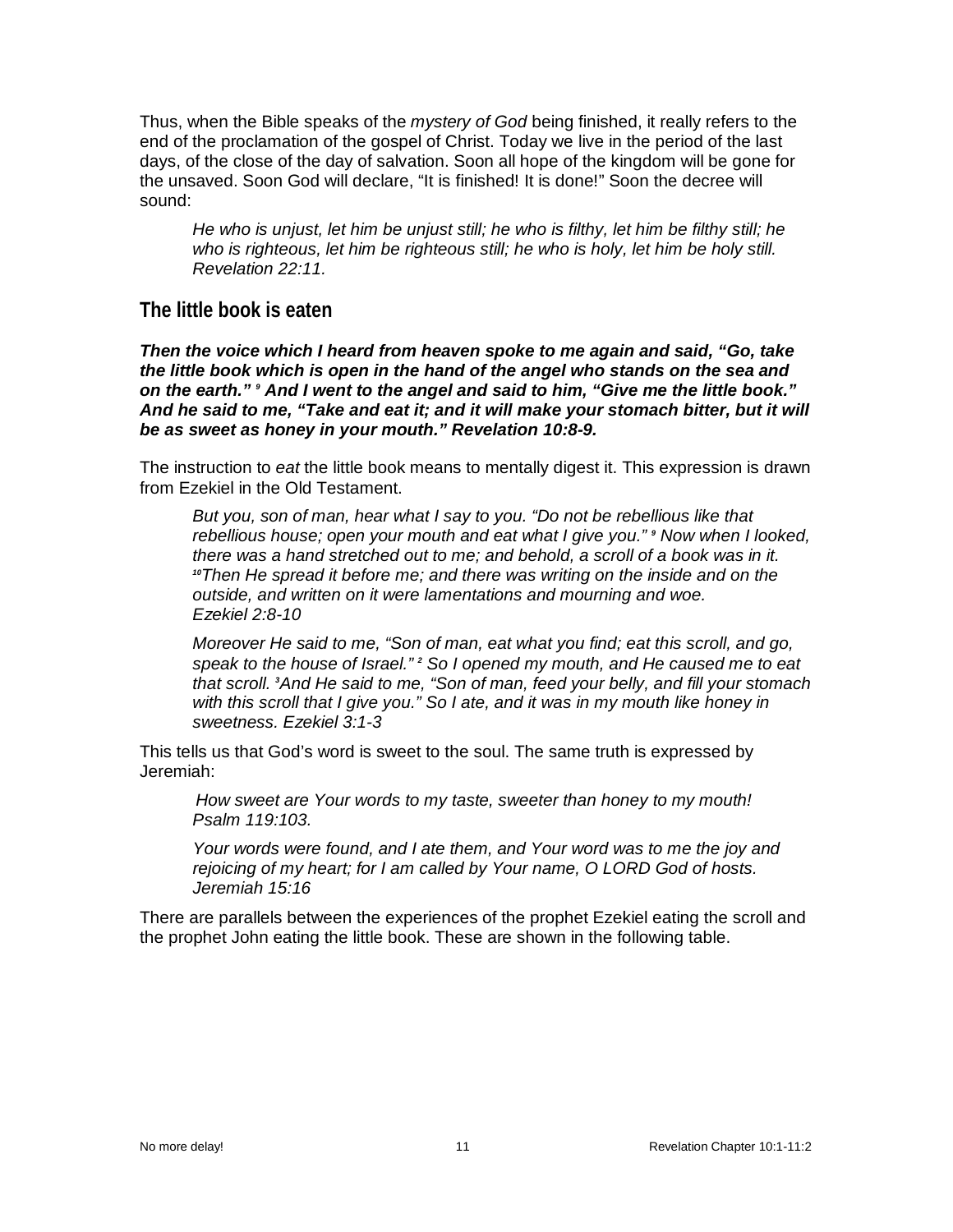#### <span id="page-13-0"></span>**Parallels between Ezekiel 2 and 3 and Revelation 10**

| Ezekiel 2 and 3                                          | <b>Revelation 10</b>                                          |
|----------------------------------------------------------|---------------------------------------------------------------|
| Ezekiel given a book (scroll)                            | John given a book (the book of Daniel)                        |
| Commanded to eat                                         | Commanded to eat                                              |
| In his mouth like honey in sweetness                     | In his mouth sweet as honey                                   |
| Spoke the words of the book to literal Israel            | Words of the book of Daniel proclaimed to<br>spiritual Israel |
| Ezekiel experienced bitternessof spirit.<br>Ezekiel 3:14 | John experienced bitterness in his stomach.                   |

#### <span id="page-13-1"></span>**The little book is digested**

The book of Daniel was mentally digested by God's people and John's prediction was fulfilled as a result of the French Revolution. At that time there was a tremendous attack upon Christianity and the Bible. This onslaught produced a marvelous reaction among the Protestant nations, a reaction that led to a remarkable revival of interest in Bible prophecy. Many godly scholars were independently led to investigate the prophecies of Daniel and Revelation. This was a fulfillment of Daniel 12:4 that *many would run to and fro and knowledge shall increase.* Dr Leroy Froom has stated that

*The French Revolution was like the explosion of the long pent-up forces of a volcano. The Papal church and state were suddenly torn from their foundation and overwhelmed in the common ruin. The sudden and violent shock sent the Protestant church back to the prophecies.*[13](#page-13-2)

At that time the attack on the Papacy had recently rocked the world. It was a landmark in history. In their investigation of the prophecies of Daniel and Revelation, godly researchers were led to study in particular the 3½ prophetic years, or 1260 year period of Papal supremacy. They came to the conclusion that this period ended around 1798.

As a result of this discovery these Bible students were then led to investigate the next great time period – the 2300 days of Dan.8:14. It became the focus of their study. Finally most concluded that the 2300 days would end between the years 1843 and 1847 AD. During that four year period, the 2300 years would come to their close. This conclusion led to a revival of the truth of the Second Advent of Christ. It began in Britain then spread among scholars and Christians in Europe, India, Asia and America. The historian Thomas B. Macauley wrote in 1844

*Many Christians believe that the Messiah will shortly establish a kingdom on the earth and reign invisibly over all its inhabitants. Whether this doctrine be orthodox or not, we shall not here inquire. The number of people who hold it is very much greater than the number of Jews residing in England. Many of these who hold it* 

<span id="page-13-2"></span><sup>13</sup> Le Roy Froom, *The Prophetic Faith of Our Fathers* (Washington, DC: Review and Herald, 1954), 3:263.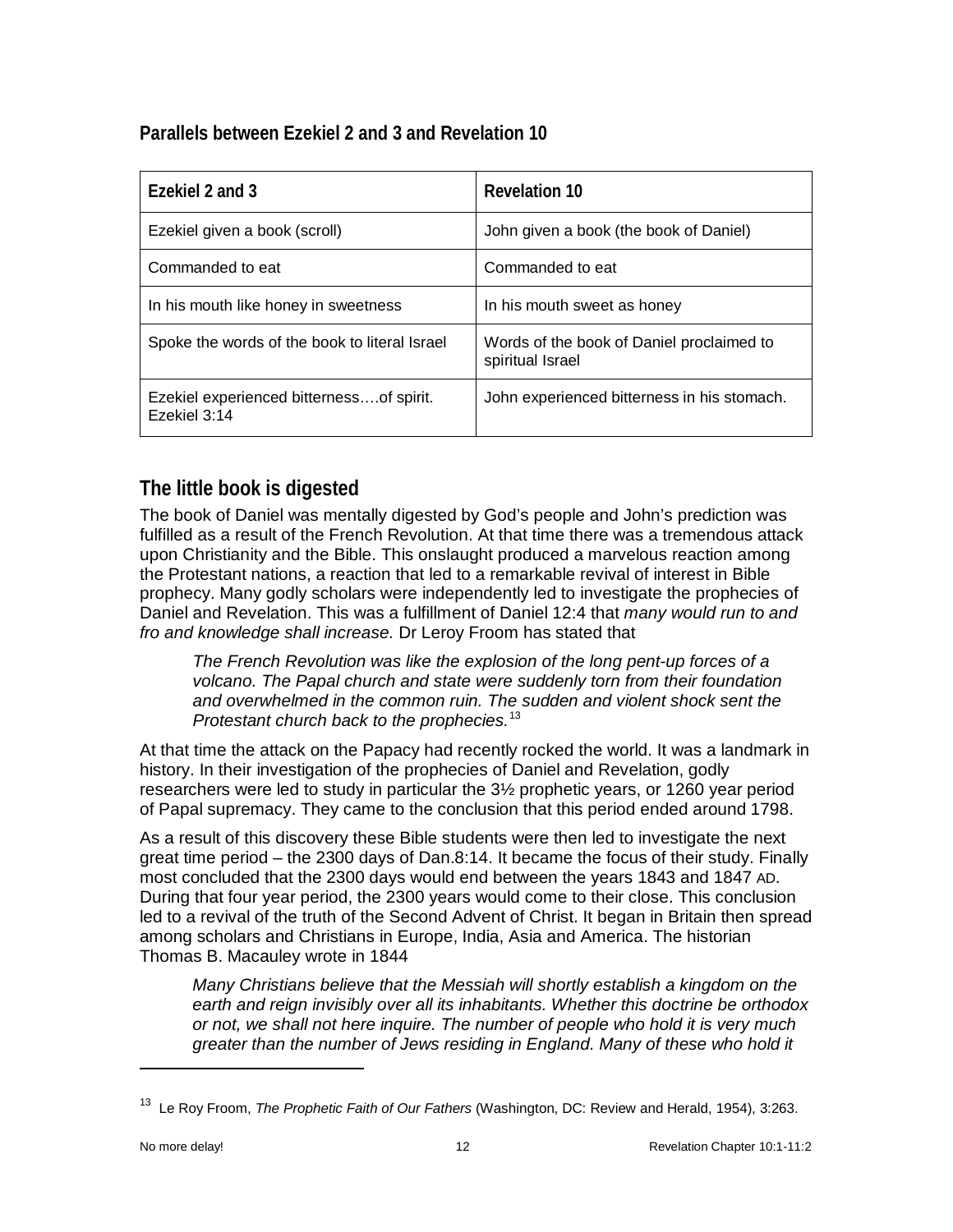*are distinguished by rank, wealth and ability. It is preached from pulpits both of the Scottish and English church. Noblemen and members of Parliament have written in defense of it.*[14](#page-14-2)

The revival of the truth of the Second Advent developed into what is referred to as *The great Second Advent movement*. It commenced in Britain, but unfortunately because of adverse forces, it was hindered in reaching its full development.

#### <span id="page-14-0"></span>**Hindering factors in Britain**

There were five factors that hindered the Second Advent movement in Britain.

- 1. There arose a dispute concerning whether the 2300 days of Daniel 8:14 was actually 2400 days. The 2400 day version came from copies of a Vatican manuscript. This conflict diverted attention from the closing event of the period. Later it was proved that 2400 was erroneous. Maybe when the prophet Daniel forecast that the Antichrist would *intend to change times and law* this also applied to the time prophecy of the 2300 days. The conflict caused by this error was a serious blow to the development of the Advent Movement in Britain.
- 2. A re-emphasis on what is called *post-millennialism* emerged. This was the view that the Second Advent of Christ would not occur until after the 1000 years of Revelation Chapter 20, instead of before the 1000 years. This wrong interpretation contributed to the blunting of the revival in Britain.
- 3. In Britain an unscriptural view dominated the thinking of Christians that the Jews must return to Palestine before the Second Advent of Christ. This was also a hindrance in the development of the Great Second Advent Movement.
- 4. Samuel Maitland, an Anglican scholar began to publish the Jesuit futuristic interpretation of prophecy. The system had been invented by the Jesuits after the Reformation to counter the Protestant Biblical interpretation of prophecy that the Church of Rome was the Antichrist. This Jesuit strategy had a very serious impact, for many were influenced by it then and it is widely accepted today.
- 5. In 1833 the Oxford Movement commenced. This was a pro Roman Catholic movement in the Church of England which commenced at Oxford University with J.H. Newman who later became a Roman Catholic Cardinal. The views of the Oxford Movement were readily accepted by many of the higher classes in Britain and this again helped to undermine the study of Bible prophecy and the truth of the Second Advent.

#### <span id="page-14-1"></span>**Revival in America and the world**

The hindrances in Britain did not bring an end to the Great Second Advent Movement. Literature which had been published in Britain detailing the findings of the British scholars had been regularly forwarded to America. This information was spread among the American churches with the result that the movement began to develop and finally climaxed in America.

The leading man of in the Great Second Advent Movement was William Miller. He was a Baptist lay preacher who began to preach that the Second Coming of Christ would occur

<span id="page-14-2"></span><sup>14</sup> Thomas B. Macaulay, *Critical & Miscellaneous Essays* (Philadelphia: Carey and Hart, 1844), 5:324.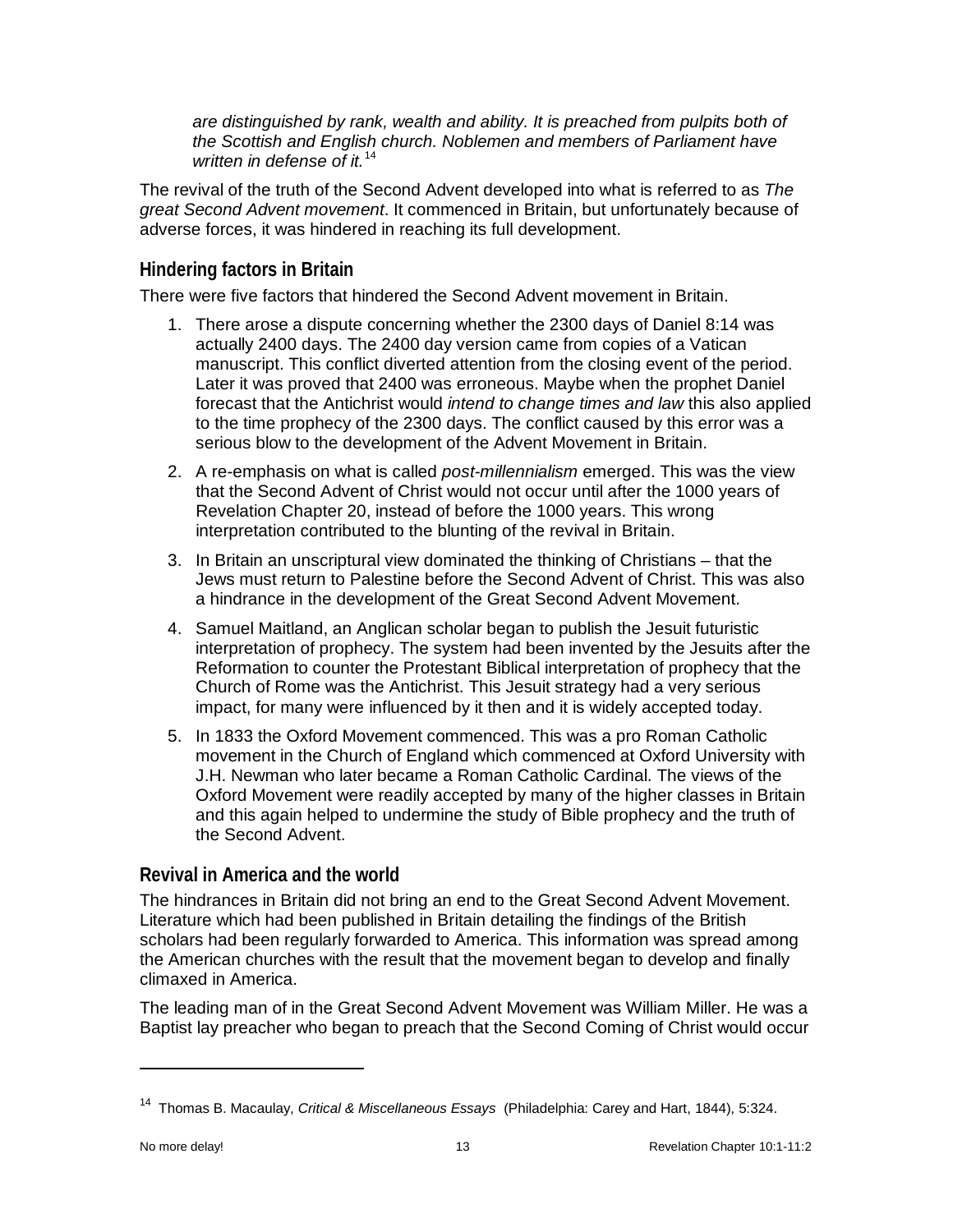around 1844. Eventually he was supported by about three thousand clergy plus thousands of lay people in proclaiming the Second Coming of Christ throughout America. It was a tremendous religious revival, ending in great disappointment. Hundreds of thousands listened, believed and prepared for the Advent. They forsook their sins and in repentance sought God. At the same time there were others who scoffed, ridiculed and misrepresented the mighty message that swept the country.

The revival message was sounded into many other lands as well. It eventually enveloped the globe. About the year 1938, the writer observed in faraway New Zealand a reference in a newspaper to an event that occurred in that country in the year 1844. The reference stated that numbers of people on a certain day in 1844 were expecting the second coming of Christ.

Again in the year 1944, while the writer resided in Adelaide, South Australia, he read a reference in a local magazine to how one hundred years before, many among the German settlers of the Barossa Valley in South Australia were likewise expecting the return of Jesus Christ in 1844.

It was in this period that the foreign mission movement was at its peak and it is claimed that the Second Advent message went to every mission station on the planet.

#### <span id="page-15-0"></span>**Effects of eating the book**

#### <span id="page-15-1"></span>**The Great Disappointment**

To those who believed the message, it was *as sweet as honey*. It would end the reign of sin and death, and usher in the kingdom of eternal bliss. It was the end of their trials and heartaches – truly a prospect as sweet as honey. When the day dawned and Christ did not appear, there was tremendous disappointment. It was bitter and devastating. What a test this was to the people of God! As a result, the majority who had accepted the message turned against religion and the study of Scripture.

There was, however, a minority who knew that God had led them, that God had worked for them. Hundreds of thousands had repented of their sins, and turned to righteousness which was evidence that God's hand was in the movement. So instead of turning away from God or rejecting religion, they turned back to the Bible for meaning.

Herein is a great lesson for every Christian. When disappointment is experienced in the realms of religion, always turn to God and to the Bible. The Bible is never wrong – it is our interpretation of the Bible that can be wrong.

Sincere, intelligent Christians believed that when the prediction said that the vision would be *for 2300 days; then the sanctuary shall be cleansed*, that this cleansing of the sanctuary meant the cleansing of the earth at the Second Advent of Christ. Christians at that time lacked understanding of the subject of the sanctuary. In their ignorance they concluded that the sanctuary represented the earth, or even Palestine. This was the general thinking in the religious world at the time.

Perhaps the significance of the seven thunders is that they revealed the truth concerning what would occur in 1844. If this is the case, why then did God not reveal the messages of the seven thunders? Why did He permit His people to be so bitterly disappointed? There are two main reasons:

1. To test His people. He had tested the apostles at the First Advent when Jesus was crucified. They also were tested by great disappointment.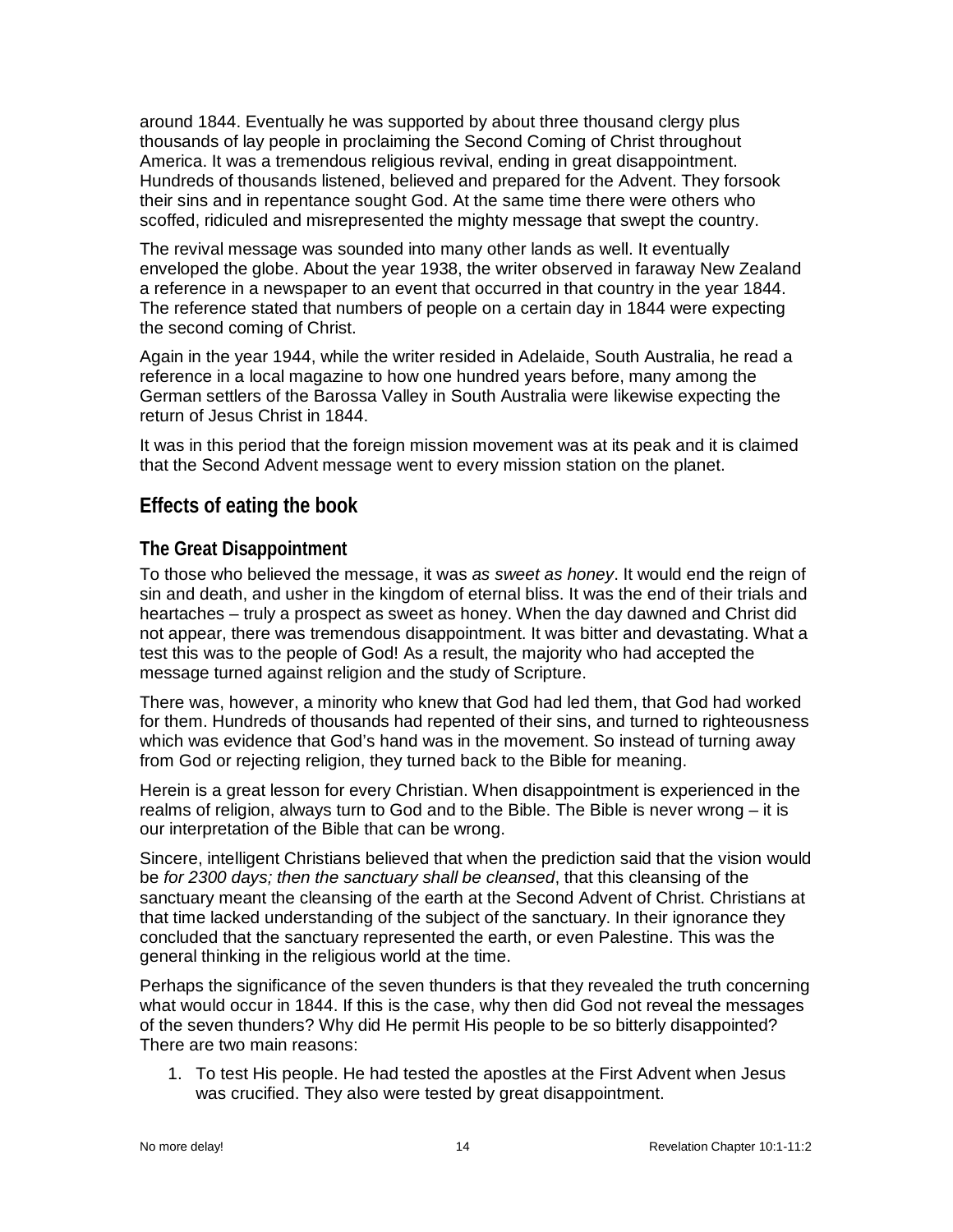2. To warn the world that a special event had transpired. And the world certainly was warned. The message went around the globe. Christendom was certainly warned of the Second Advent of Christ. Had believers known all the facts concerning the prediction, they probably would never have proclaimed it as they did.

#### <span id="page-16-0"></span>**Back to the Bible**

#### *…You must prophesy again about many peoples, nations, tongues, and kings. v11*

How could God's people prophesy (preach) again, when they had been so mistaken? The solution to this is given in the next verse. (Originally no break existed between Revelation 10:11 and Revelation 11:1).

*Then I was given a reed like a measuring rod. And the angel stood, saying, "Rise and measure the temple of God, the altar, and those who worship there. 2 But leave out the court which is outside the temple, and do not measure it, for it has been given to the Gentiles. And they will tread the holy city underfoot for forty-two months." Revelation 11:1-2*

#### *…Rise and measure the temple…*

In 1844 there was no official temple of God on earth. The popular view of the day was that the temple or sanctuary represented the earth or maybe Palestine. God's people were in darkness as to what the temple signified. They knew that there had been Jewish temples – Solomon's temple and Herod's temple. The Greek word for *measure*, when it is applied to a building or object, means to preserve or restore it. The truth of the temple is to be restored.

#### *…I was given a reed like a measuring rod…*

The word *reed* is 'kanna' in the Greek, and from it we get our English word canon, which means a rule, a law, a standard, or order of doctrine or discipline. The word canon is used in the religious world as the rule or authority for the Christian. We speak of *the canon of Scripture*, or the law of Scripture, the rule of Scripture.

What the angel commanded was to take the Bible, the canon or rule of Scripture, and to examine (or restore) the temple and the altar. The truth concerning the temple and the altar had been lost to the Christian church.

In the Old Testament, the prophet Daniel had revealed that the Antichrist was responsible for this.

*He even exalted himself as high as the Prince of the host; and by him the daily*  (sacrifices) *was taken away, and the place of His sanctuary was cast down. Daniel 8:11*

It was *the daily* that was taken away. The *daily* represented the ministration of Christ in the heavenly temple.<sup>[15](#page-16-1)</sup> This would be taken away, and the place of his sanctuary, that is, the heavenly sanctuary, or temple, would be cast down.

<span id="page-16-1"></span> $15$  F.D. Nichol, ed., 4:843.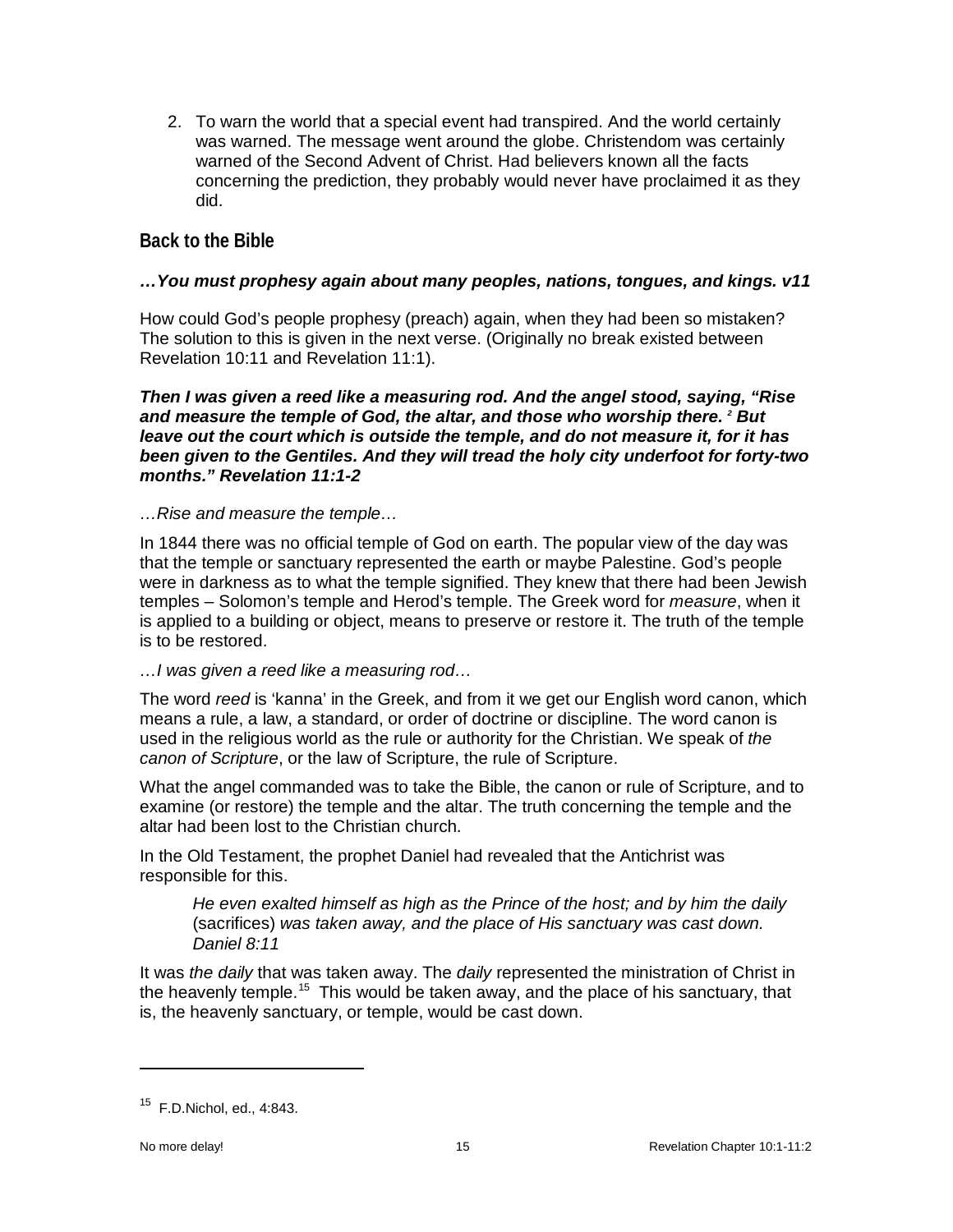The Papacy took away the *daily* and cast down the sanctuary by setting up a counterfeit priesthood, sanctuary and altar. The altar that is to be measured or restored is the altar of incense.

The altar of incense in the earthly sanctuary was especially connected with the ministry of the priest. When the Roman Catholic system developed, the world was deceived into looking to this system of priesthood for its salvation. The great truths of Christ's heavenly sanctuary and his mediation there were *cast down* or lost.

The Protestant Reformation did not restore the truth concerning the *daily*, or Christ's ministration and the heavenly sanctuary. The reformers commenced the restoration of the truth of the gospel but they did not complete it. They emphasized the important truth of the priesthood of believers.

Now the priesthood of believers surely needed to be restored, but the Reformers did not have light on the heavenly sanctuary and the priesthood of Christ in heaven above. That truth was rediscovered in 1844 as a result of the great disappointment. When that disappointment occurred, it motivated the people of God at that time to seek a reason.

#### <span id="page-17-0"></span>**The heavenly temple discovered**

As God's people studied, they were convinced that God was in the Great Second Advent Movement. So they took the *reed* - the canon of Scripture - and with it examined the topic of the sanctuary or temple. They discovered that the temple in the book of Revelation was the heavenly temple, the antitype of the Jewish temple of the Old Testament. They also found that the book of Hebrews referred to this temple or sanctuary.

*Now this is the main point of the things we are saying: We have such a High Priest, who is seated at the right hand of the throne of the Majesty in the heavens, a Minister of the sanctuary and of the true tabernacle which the Lord erected, and not man. Hebrews 8:1-2*

*But Christ came as High Priest of the good things to come, with the greater and more perfect tabernacle not made with hands, that is, not of this creation. Hebrews 9:11*

In the book of Hebrews they discovered that the priestly ministry in the Old Testament sanctuary was a figure, or shadow, of Christ's ministry in the heavenly sanctuary.

*who serve the copy and shadow of the heavenly things, as Moses was divinely instructed when he was about to make the tabernacle. For He said, "See that you make all things according to the pattern shown you on the mountain." Hebrews 8:5* 

In the earthly temple there were two holy places and so it is in the heavenly temple.

*For Christ has not entered the holy places made with hands, which are copies of the true, but into heaven itself, now to appear in the presence of God for us; Hebrews 9:24.*

God's people also discovered that the first half of the book of Revelation pictured Christ ministering in the first apartment of the heavenly temple.<sup>[16](#page-17-1)</sup> In the second half of

<span id="page-17-1"></span><sup>16</sup> Revelation 1:12-13; 4:1,5; 8:3-5; 9:13.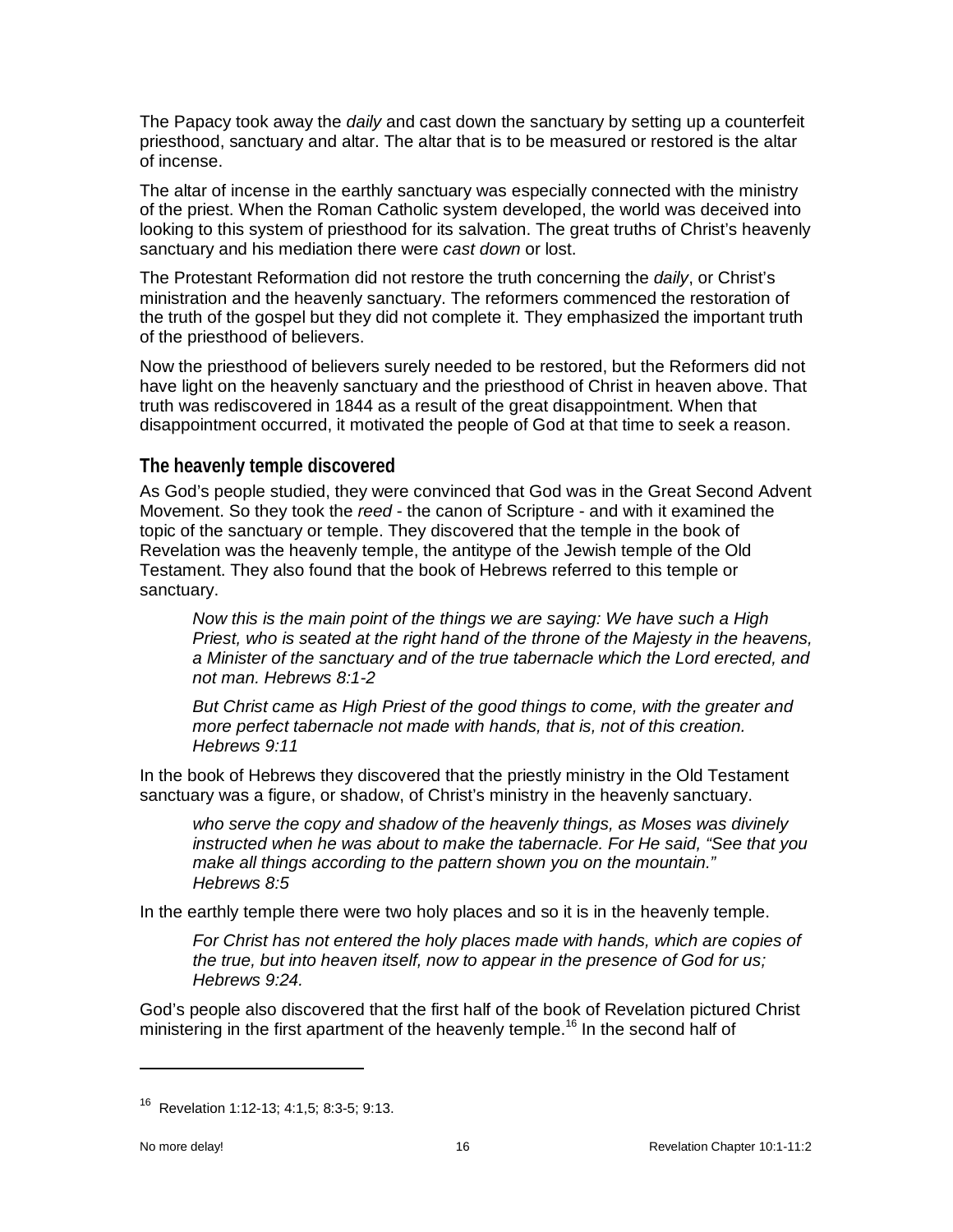Revelation, Christ is seen ministering in the second apartment of the heavenly temple just as in the Old Testament type. In Revelation Chapter 11 Deity is distinctively revealed as present in the second apartment or Holy of Holies.

*Then the temple of God was opened in heaven, and the ark of His covenant was seen in His temple. And there were lightnings, noises, thunderings, an earthquake, and great hail. Revelation 11:19*

This indicates that the activities of the Deity were now where the ark is.<sup>[17](#page-18-0)</sup> Thus the latter part of Revelation reveals Christ ministering in the second apartment.<sup>[18](#page-18-1)</sup> It was also discovered that in the prophecy of Daniel 7, after the reign of the four universal monarchies, the Antichrist or Papacy would reign for 1260 years. This time period ended in 1798. The prophet then revealed an awe-inspiring phenomenon in the heavenly temple. This was the transfer of God the Father from one division of the temple to another.

*I watched till thrones were put in place, and the Ancient of Days was seated; His garment was white as snow, and the hair of His head was like pure wool. His throne was a fiery flame, its wheels a burning fire; Daniel 7:9*

Thrones were placed, or put, in position. There was a movement of thrones and the Ancient of Days did sit. God the Father was moving. He was transferring.

*His throne was a fiery flame, its wheels a burning fire; a fiery stream issued and came forth from before Him. A thousand thousands ministered to Him; ten thousand times ten thousand stood before Him. The court was seated, and the books were opened. (*RSV: *the court sat in judgment*)*. Daniel 7:9-10*

Why would God the Father transfer his location in the heavenly temple? The answer is given.

*For 2300 days, then the sanctuary shall be cleansed. Daniel 8:14.*

At the end of the 2300 year period (1844) *the cleansing of the heavenly sanctuary* or *temple* was to occur. What does this mean? It will be shown later that this activity represents a work of judgment, which was conducted in the *Holy of holies* of the heavenly temple.<sup>19</sup> In other words in 1844 a ministry of judgment commenced in the heavenly temple. This was the key to the great disappointment of 1844. Thus the prediction of Daniel 7 reveals that after the Father was seated in the judgment

*behold, one like the Son of man* (Jesus) *came with the clouds of heaven, and came to the Ancient of days, and they* (the clouds) *brought him near before Him. Daniel 7:13*

Here Christ is described as coming to *the Holy of holies* of the awesome heavenly temple. This was the significance of the coming of Christ in 1844; it was not to the earth, but to the judgment scene in the heavenly temple. Thus the command of Revelation 11:1, after the disappointment of 1844, *to rise and measure* (or restore) *the temple and the altar,* was exactly fulfilled.

<span id="page-18-0"></span><sup>&</sup>lt;sup>17</sup> The expression "There were lightnings and voices and an earthquake and great hail" indicates the tremendous activity associated with the Throne of God. See *Lightning, Thunderings, Voices* by the same author.

<span id="page-18-1"></span><sup>&</sup>lt;sup>18</sup> See Revelation 15:5-8.

<span id="page-18-2"></span><sup>19</sup> F.D.Nichol, ed., on Daniel 8:14, 4:844-845.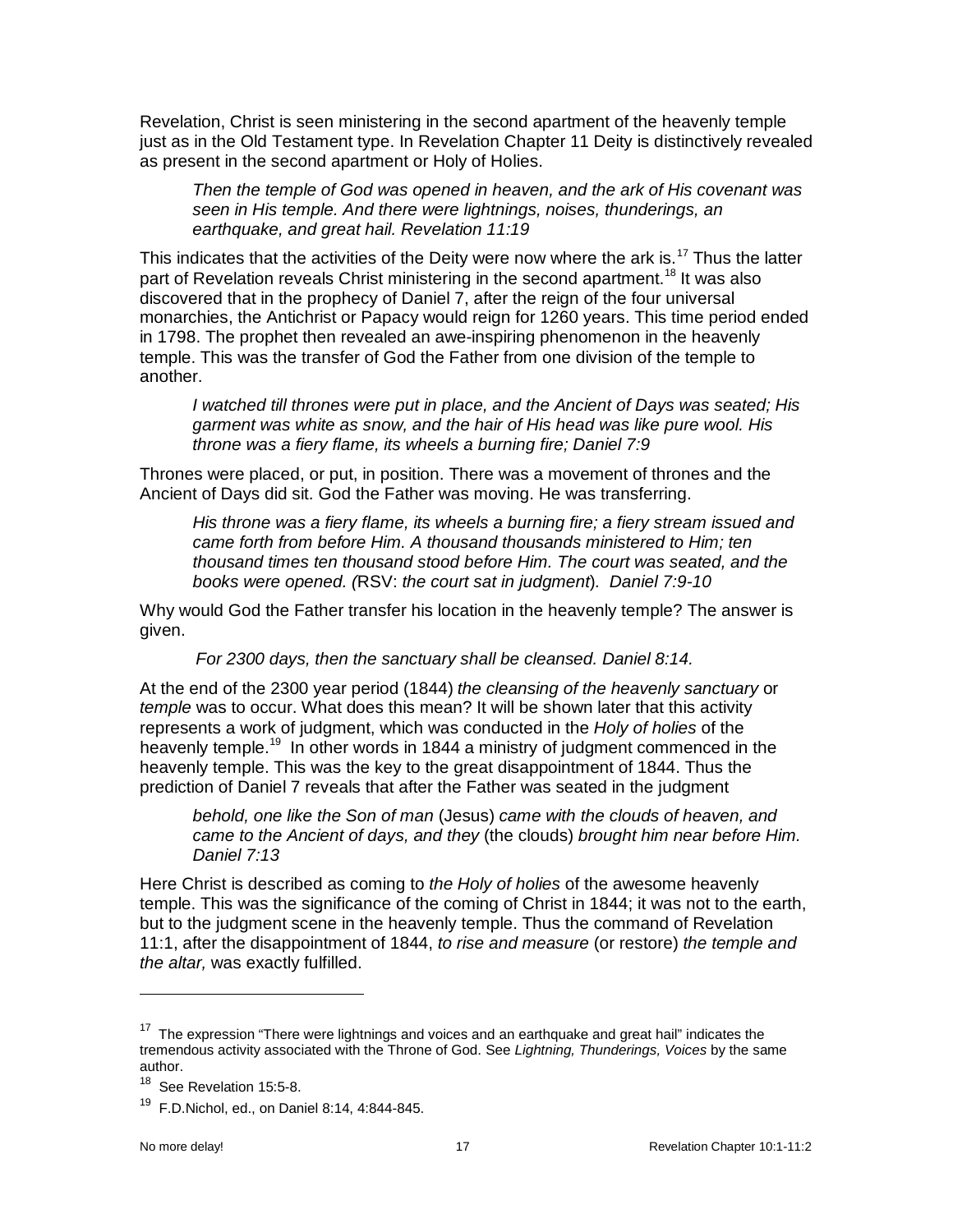#### <span id="page-19-0"></span>**Identity of the "Gentiles"**

The command was to not only *restore the temple*, but to *measure them that worship therein*. When the word *measure* (in the Greek) is applied to people, it means to evaluate, or to judge. In other words, evaluate or judge the people that worship in the heavenly temple. Verse 2 states

*But leave out the court which is outside the temple, and do not measure it, for it has been given to the Gentiles. And they will tread the holy city underfoot for forty-two months.*

The court represents this earth. In the court was the altar of sacrifice which represented Calvary, where the Lamb was slain for the sins of the world.<sup>[20](#page-19-2)</sup> The court *has been given to the Gentiles*. The Gentiles are contrasted with spiritual Israelites, true believers, who worship in the heavenly temple. The Gentiles are non-Israelites, that is, the unconverted, the unsaved who look to the earth, in contrast to true believers who worship in the heavenly temple.

The court (or earth) is given to the unsaved (or Gentiles) and the unsaved *tread down the holy city for forty-two months* or 1260 years. Who trod down the holy city, symbolising the Christian church, for 1260 years? History shows that it was the Church of Rome – the Papacy. Therefore the Gentiles represent the Papacy. This prediction is saying that the earth is given to the Papacy.

How was the earth given to the Papacy? The Papacy was permitted by Heaven to dominate or control the earth for 1260 years and it certainly did.

It is the earth where Papal worship is centered. Papal worship is centered in earthly things - in earthly tabernacles, an earthly priesthood, an earthly deity, an earthly sacrifice (the mass). Scripture describes such worship: *it is earthly, sensual, devilish* (James 3:15).

The difference between true and false worship is determined by the focus of that worship. Paganism's worship is centered in the earth, in earthly symbols. The worship of Apostate Protestantism, likewise, is centered in the earth, on the cross, burial and resurrection of Christ. But the center of true worship is where Christ is. The faith and devotion of believers must focus on Jesus, wherever He is now.

#### <span id="page-19-1"></span>**Christ's intercessory role revealed**

*There is one God, and one mediator between God and men, the man Christ Jesus. 1 Timothy 2:5*

Jesus is not on the cross, nor in the tomb, nor is He on the earth. The apostle Paul declared:

For you have not come to the mountain that may be touched and that burned with *fire, and to blackness and darkness and tempest, and the sound of a trumpet and the voice of words, so that those who heard it begged that the word should not be spoken to them anymore. <sup>20</sup> (For they could not endure what was commanded: "And if so much as a beast touches the mountain, it shall be stoned or shot with an arrow." And so terrifying was the sight that Moses said, "I am exceedingly* 

<span id="page-19-2"></span><sup>20</sup> Ellen G. White, *Testimonies to the Church* (Mountain View, CA: Pacific Press Publishing Assn., 1948), 6:366.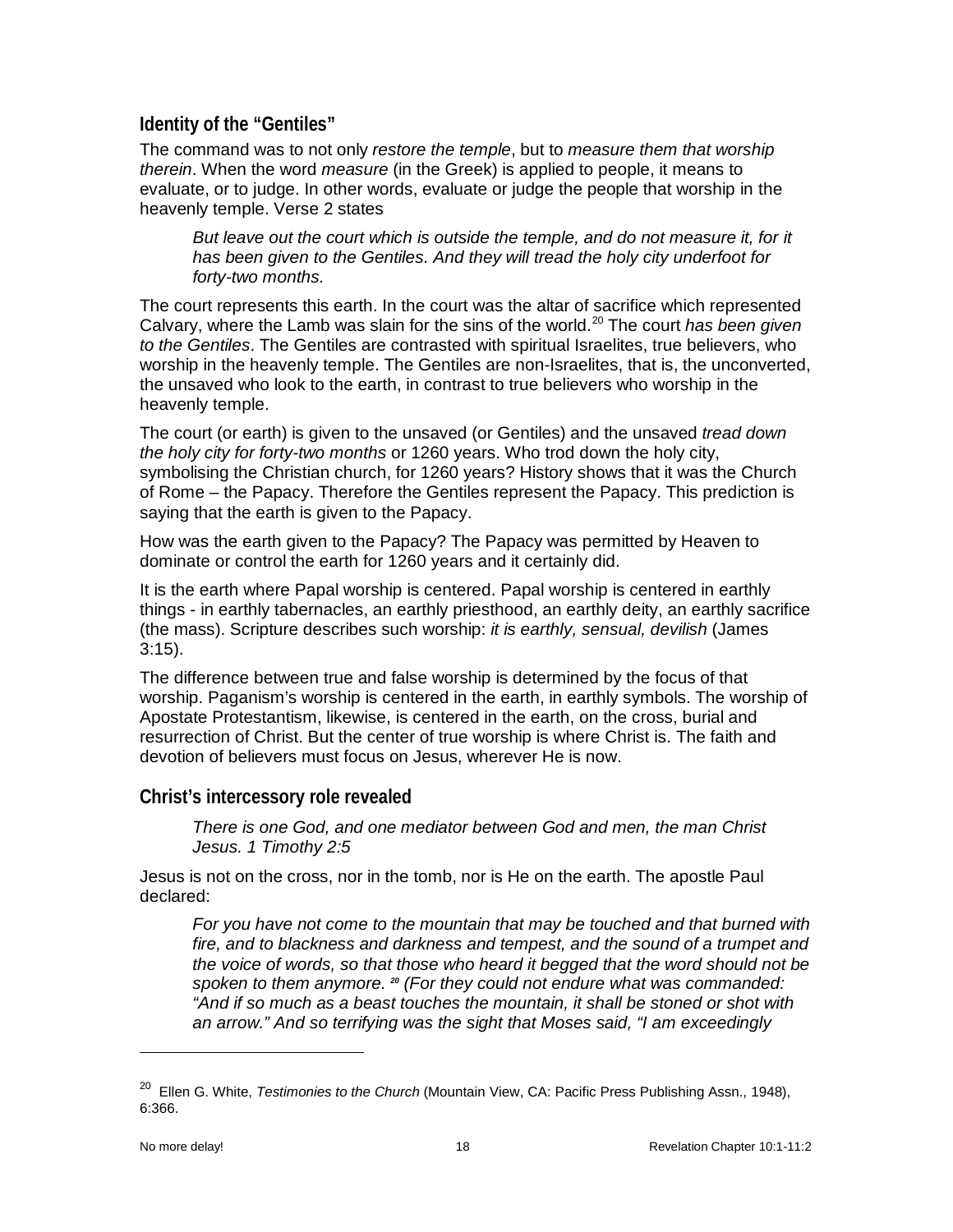*afraid and trembling.") <sup>22</sup> But you have come to Mount Zion and to the city of the living God, the heavenly Jerusalem, to an innumerable company of angels, to the general assembly and church of the firstborn who are registered in heaven, to God the Judge of all, to the spirits of just men made perfect, to Jesus the Mediator of the new covenant, and to the blood of sprinkling that speaks better things than that of Abel. Hebrews 12:18-24*

Notice the phrase, *blood of sprinkling*. This was the sprinkling of the blood of sacrifice in the sanctuary by the priest. It refers to the ministry of Jesus in the heavenly sanctuary. This is where true believers are to focus their worship. Paul declares

*Therefore, brethren, having boldness to enter the Holiest by the blood of Jesus, by a new and living way which He consecrated for us, through the veil, that is, His flesh. Hebrews 10:19-20*

The believer is to centre his worship in the heavenly temple where Christ is. It is in the heavenly temple where salvation is ministered.

*Therefore He is also able to save to the uttermost those who come to God through Him, since He always lives to make intercession for them. Hebrews 7:25*

Christ's ministry on behalf of man is centered in the heavenly sanctuary.

*The sanctuary in heaven is the very centre of Christ's work in behalf of men.[21](#page-20-1)*

By faith we enter within the veil of the great heavenly temple, by the new living way. That way is Jesus, who said

*I am the way, the truth, and the life: no one comes to the Father, except through me. John 14:6*

As one author has declared:

*The intercession of Christ in man's behalf in the sanctuary above is as essential to the plan of salvation as was his death upon the cross. By his death he began that work which after his resurrection he ascended to complete in Heaven. We must by faith enter within the veil, "whither the forerunner is for us entered." There the light from the cross of Calvary is reflected. There we may gain a clearer insight into the mysteries of redemption. Jesus has opened the way to the Father's throne, and through his mediation the sincere desire of all who come to him in faith may be presented before God.[22](#page-20-2)*

It is in the light of the heavenly sanctuary that we are to look upon the cross of Christ. In Revelation 5 Christ is presented as *the Lamb as it had been slain… in the midst of the throne*. By faith the true believer follows Jesus Christ into the heavenly temple and that is where his worship should be centred.

#### <span id="page-20-0"></span>**The investigative judgment begins**

How are worshippers measured or judged in the heavenly temple? The answer is that they are judged in the pre-advent judgment, or the investigative judgment mentioned above and revealed in Daniel 7- 8. Daniel 7 reveals that after Christ entered into the court session, where the Ancient of Days presided, that…

<span id="page-20-1"></span><sup>21</sup> Ellen G. White, *The Great Controversy*, 488.

<span id="page-20-2"></span> $22$  Ibid., 489.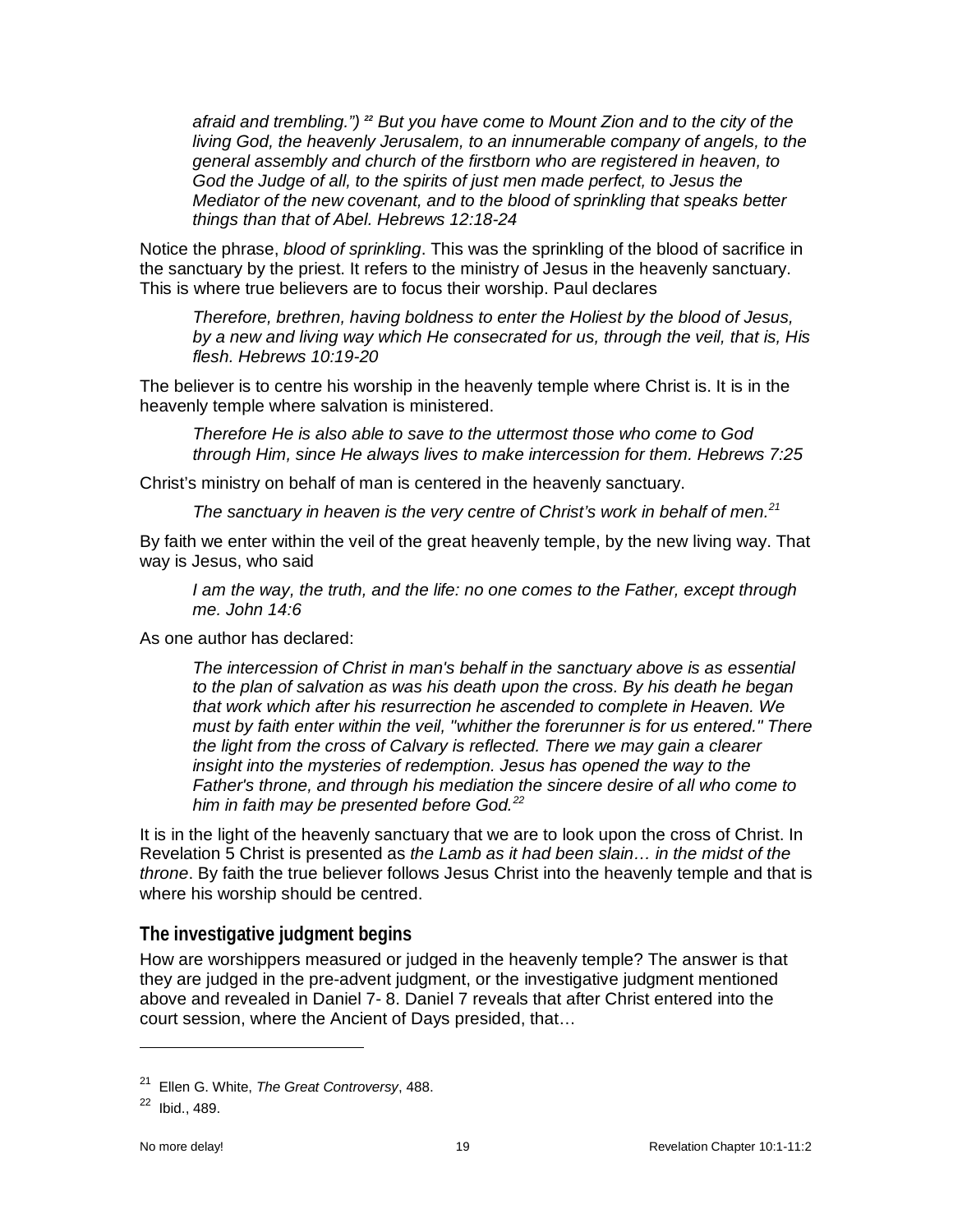*…judgment was made in favour of the saints of the Most High. Daniel 7:22 NJKV …judgment was given in favour of the saints. NEB.*

Thus in the heavenly temple, commencing in 1844 AD, judgment began concerning the saints of God, and in that judgment *the books were opened* and from the unerring record of every professed believer, it is determined who has been faithful and who has overcome.

*Every case is coming in review before God; He is measuring the temple and the worshipers therein.*[23](#page-21-0)

*The grand judgment is taking place…the Lord says, "Measure the temple and the worshipers thereof".…God is measuring you: when you are attending your household duties, when you engage in conversation, God is measuring you. Remember that your words and actions are being daguerreotyped*  (photographed) *in the books of heaven…Here is the work going on, measuring the temple and its worshipers to see who will stand in the last day….When we are doing our work, remember there is One who is watching the spirit in which we are doing it.[24](#page-21-1)*

This is the first way in which those who worship in the heavenly temple are being measured. The second way in which they are being measured is by a process of selfexamination.

*Examine yourselves as to whether you are in the faith. Test yourselves. Do you not know yourselves, that Jesus Christ is in you?—unless indeed you are disqualified. 2 Corinthians 13:5* 

While the saints are being measured or judged above, they are to measure or judge themselves on earth below.

*All who would have their names retained in the Book of Life should now, in the*  few remaining days of their probation, afflict their souls before God by sorrow for *sin and true repentance. There must be deep, faithful searching of heart. The*  light, frivolous spirit indulged by so many professed Christians must be put away. *There is earnest warfare before all who would subdue the evil tendencies that strive for the mastery.*[25](#page-21-2)

*Through defects in the character, Satan works to gain control of the whole mind, and he knows that if these defects are cherished, he will succeed. Therefore he is constantly seeking to deceive the followers of Christ with his fatal sophistry that it is impossible for them to overcome. But Jesus pleads in their behalf His wounded hands, His bruised body; and He declares to all who would follow Him: "My grace is sufficient for thee." (2 Corinthians 12:9) "Take My yoke upon you, and learn of Me; for I am meek and lowly in heart: and ye shall find rest unto your souls. For My yoke is easy, and My burden is light." Matthew 11:29, 30. Let none, then, regard their defects as incurable. God will give faith and grace to overcome them.*[26](#page-21-3)

<span id="page-21-0"></span><sup>23</sup> Ellen G. White, *Testimonies to the Church*, 7:219.

<span id="page-21-1"></span> $24$  F.D. Nichol, ed., 7:72.

<span id="page-21-2"></span><sup>25</sup> Ellen G. White, *The Great Controversy*, 490.

<span id="page-21-3"></span> $26$  Ibid., 289.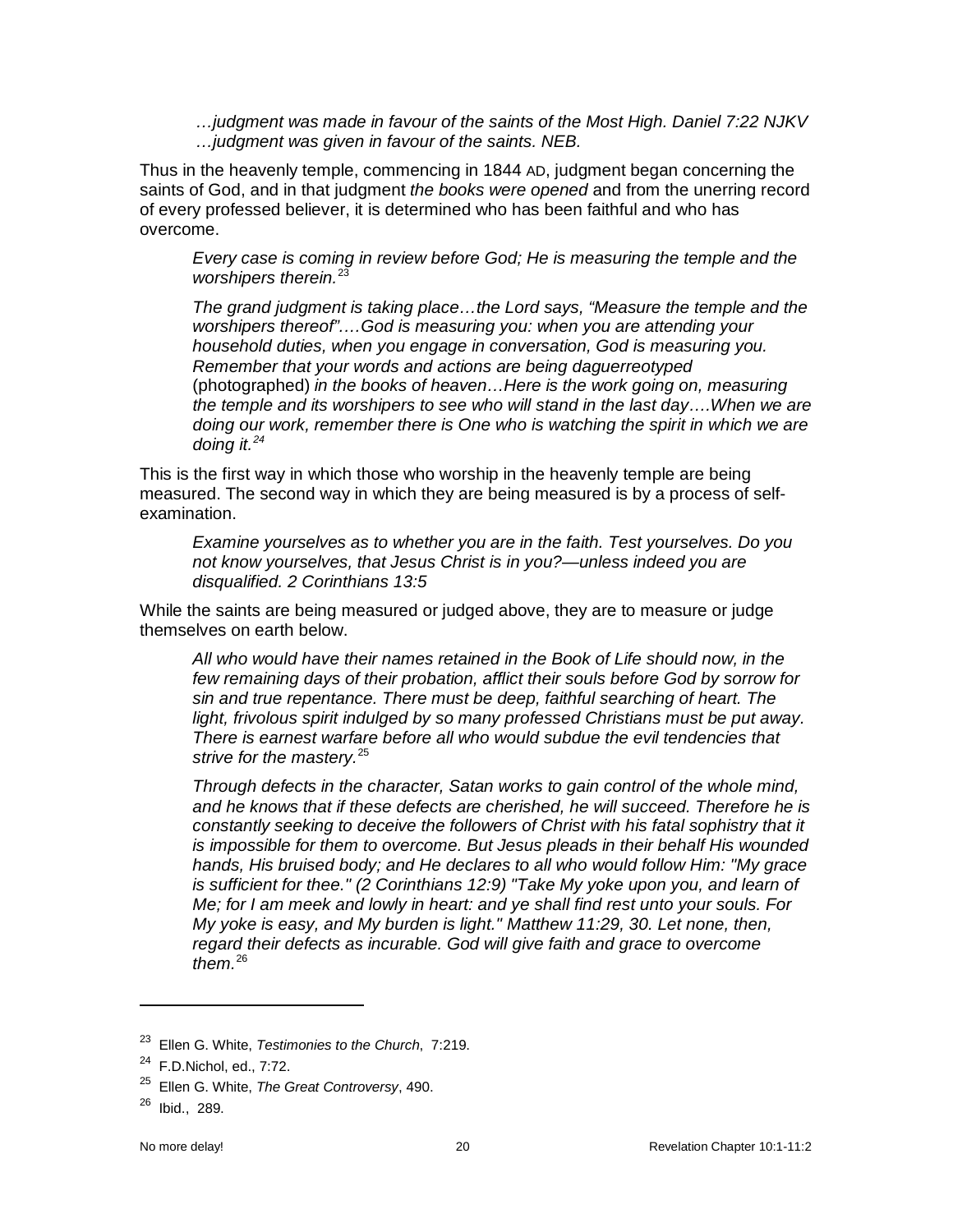# <span id="page-22-0"></span>**Appendices**

#### <span id="page-22-1"></span>**Appendix A – Symbolic and literal terms**

In Revelation Chapter 20 several symbolic terms are mentioned. These are carried over from previous chapters where events to transpire before the Second Advent are highlighted. To change the symbols to literal terms would be confusing so symbolic terms such as the *beast and his image…* the *mark* and the *false prophet* (vs 4, 10) are carried over into this chapter. However all the other terms are literal. These are: *bottomless pit* (*or abyss*)*, thrones, judgment, resurrection, priests, four quarters of the earth, camp of the saints, lake of fire, great white throne, books and sea.* All of these have a literal application.

### <span id="page-22-2"></span>**Appendix B – Symbolic and literal time periods**

In all the symbolic prophecies that apply before the Second Advent, any time that is mentioned is always symbolic time, whereas prophecy that applies after the Second Advent is literal. To give any of the time prophecies applying before the Second Advent a literal application, as does the Jesuit Futuristic system, is contrary to an important principle of prophetic interpretation.

In all the symbolic prophecies that apply before the Second Advent, any time that is involved is always symbolic time. On the other hand the one prophecy in Revelation that applies after the Second Advent is literal and the time that is mentioned also has a literal application.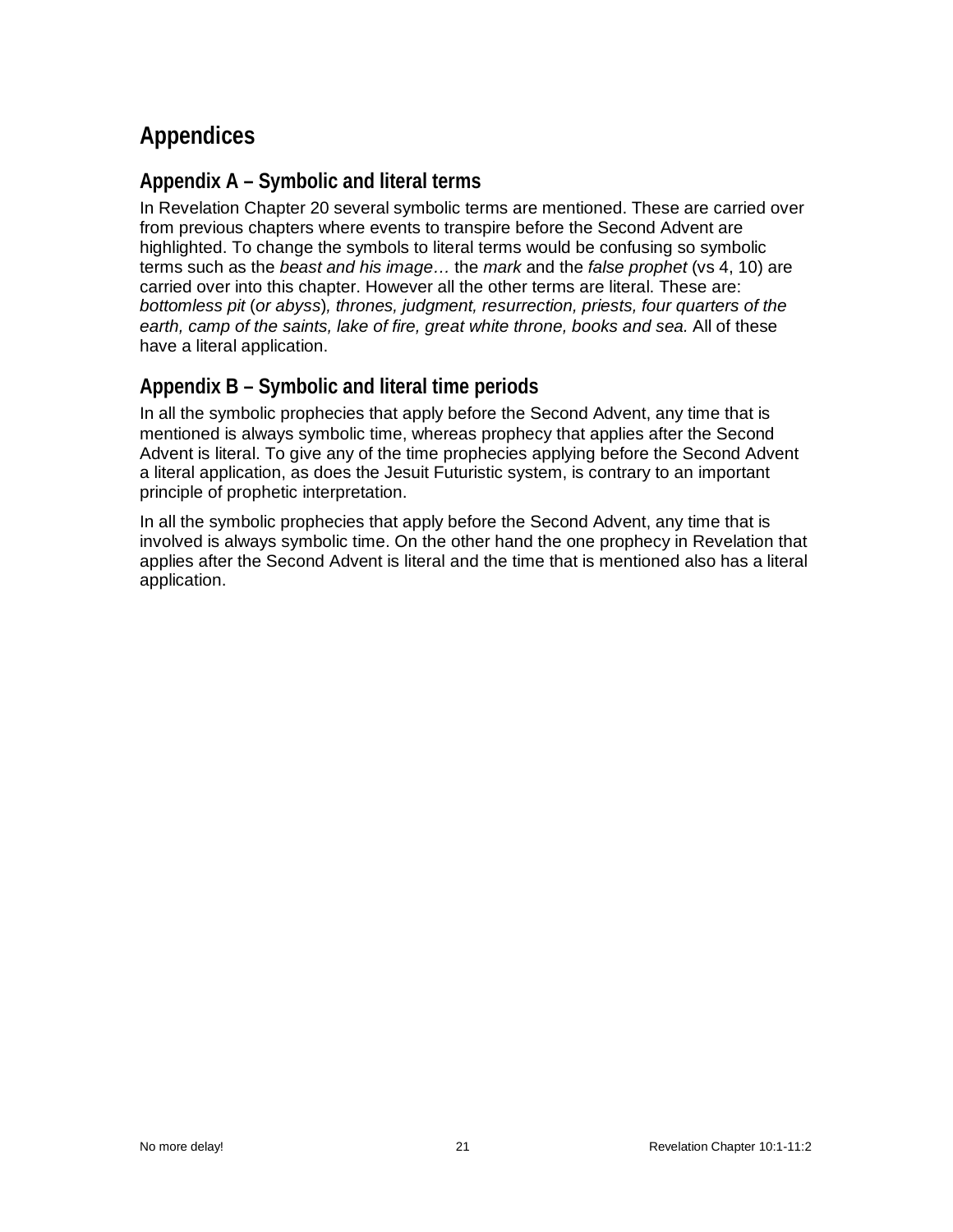<span id="page-23-0"></span>**Symbolic time - before the Second Advent**

| <b>Bible passage</b> | <b>Statement</b>                  | <b>Application</b>      |
|----------------------|-----------------------------------|-------------------------|
| Daniel $7:12$        | "a season and a time"             | Figurative, not literal |
| Daniel 7:25          | "time times and dividing of time" | $= 1260$ years          |
| Daniel 8:14          | "2300 days"                       | $= 2300$ years          |
| Daniel 9:24-27       | "Seventy weeks"                   | $= 490$ years           |
| Daniel 12:7          | "time times and an half"          | $= 1260$ years          |
| <b>Daniel 12:11</b>  | "1290 days"                       | $= 1290$ years          |
| <b>Daniel 12:12</b>  | "1335 days"                       | 1335 years              |
| Revelation 2:10      | "ten days"                        | 10 years                |
| Revelation 8:1       | "half an hour"                    | $= 7 \frac{1}{2}$ days  |
| Revelation 9:5,10    | "five months"                     | 150 years               |
| Revelation 9:15      | "hour, day, month, year"          | 391 years + 15 days     |
| Revelation 11:2      | "forty two months"                | 1260 years              |
| Revelation 11:3      | "1260 days"                       | 1260 years              |
| Revelation 11:9,11   | "three and half days"             | $3\frac{1}{2}$ years    |
| Revelation 12:6      | "1260 days"                       | 1260 years              |
| Revelation 12:14     | "time times and an half"          | 1260 years              |
| Revelation 13:5      | "forty two months"                | 1260 years              |
| Revelation 17:12     | one hour" (figurative)            | not literal             |
| Revelation 18:8      | "one day" (symbolic)              | probably 1 year         |
| Revelation 18:10,17  | "one hour" (figurative)           | not literal             |

## <span id="page-23-1"></span>**Literal time – after the Second Advent**

| Revelation 20: 2-5, 7 | "1000 years" | 1000 literal years |
|-----------------------|--------------|--------------------|